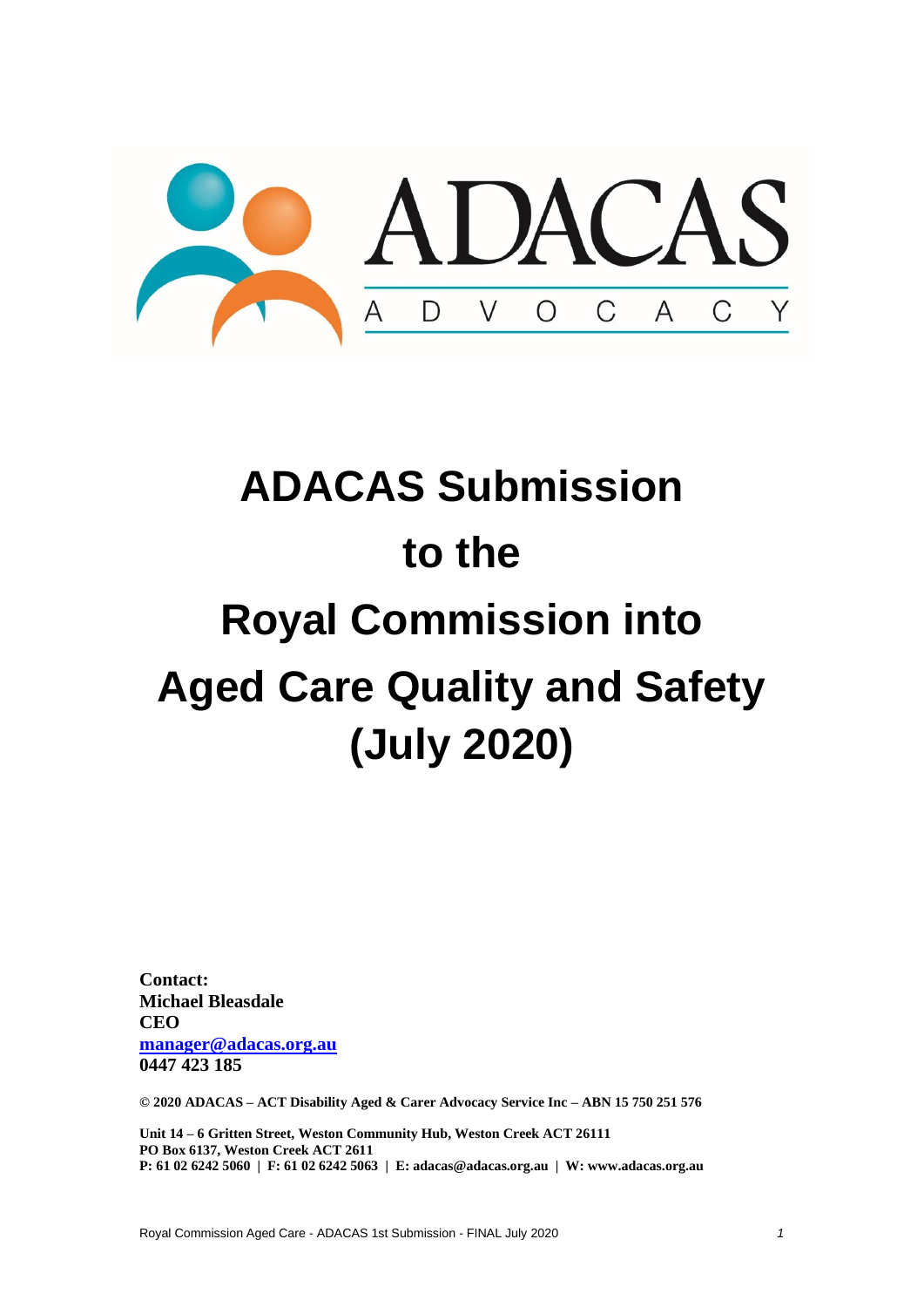This page is intentionally blank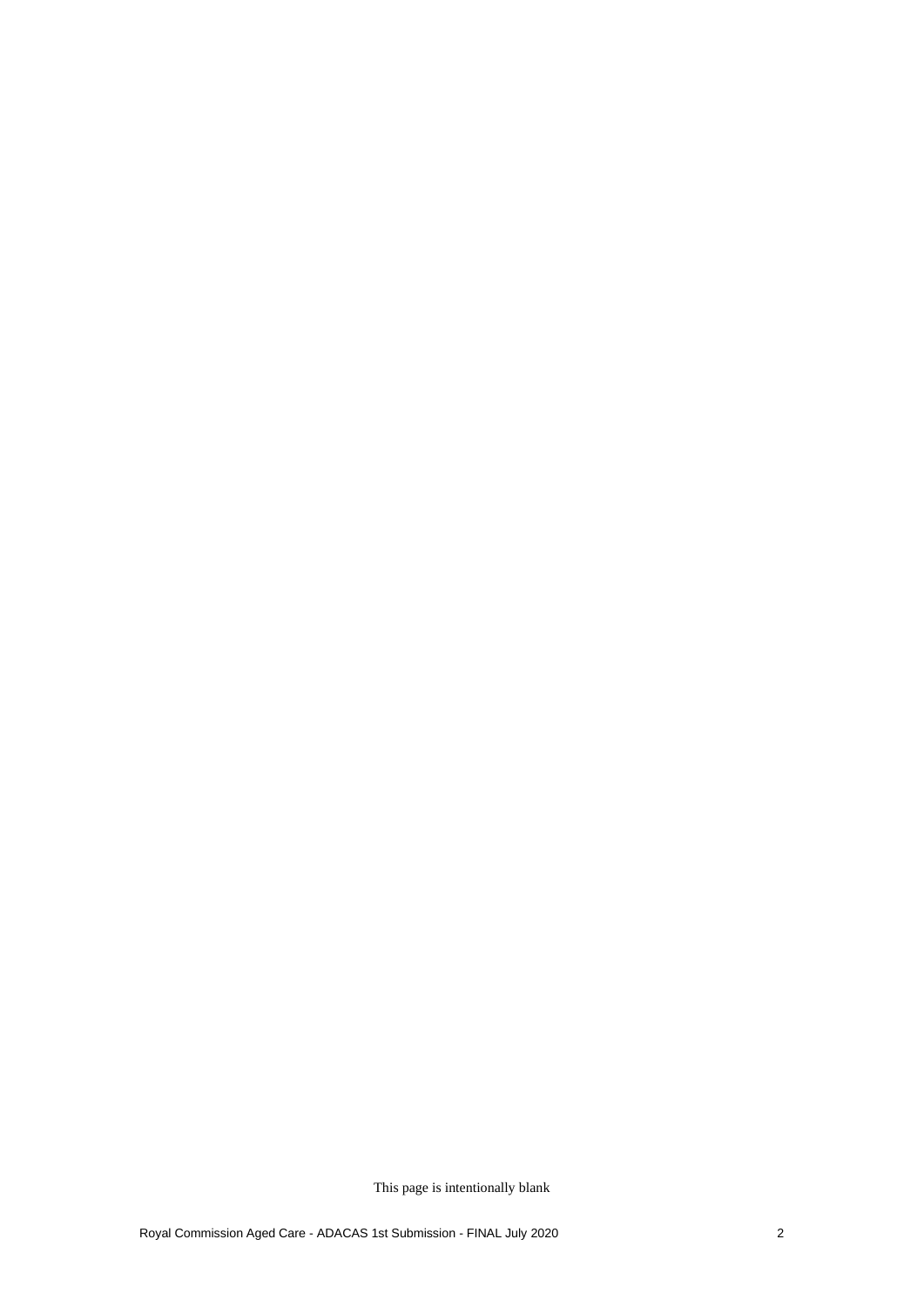# **Table of Contents**

| 1. |      |  |    |  |
|----|------|--|----|--|
| 2. |      |  |    |  |
| 3. |      |  |    |  |
| 4. |      |  |    |  |
|    | 4.1. |  |    |  |
|    | 4.2. |  |    |  |
|    | 4.3. |  |    |  |
| 5. |      |  |    |  |
|    | 5.1. |  |    |  |
|    | 5.2. |  |    |  |
| 6. |      |  | 24 |  |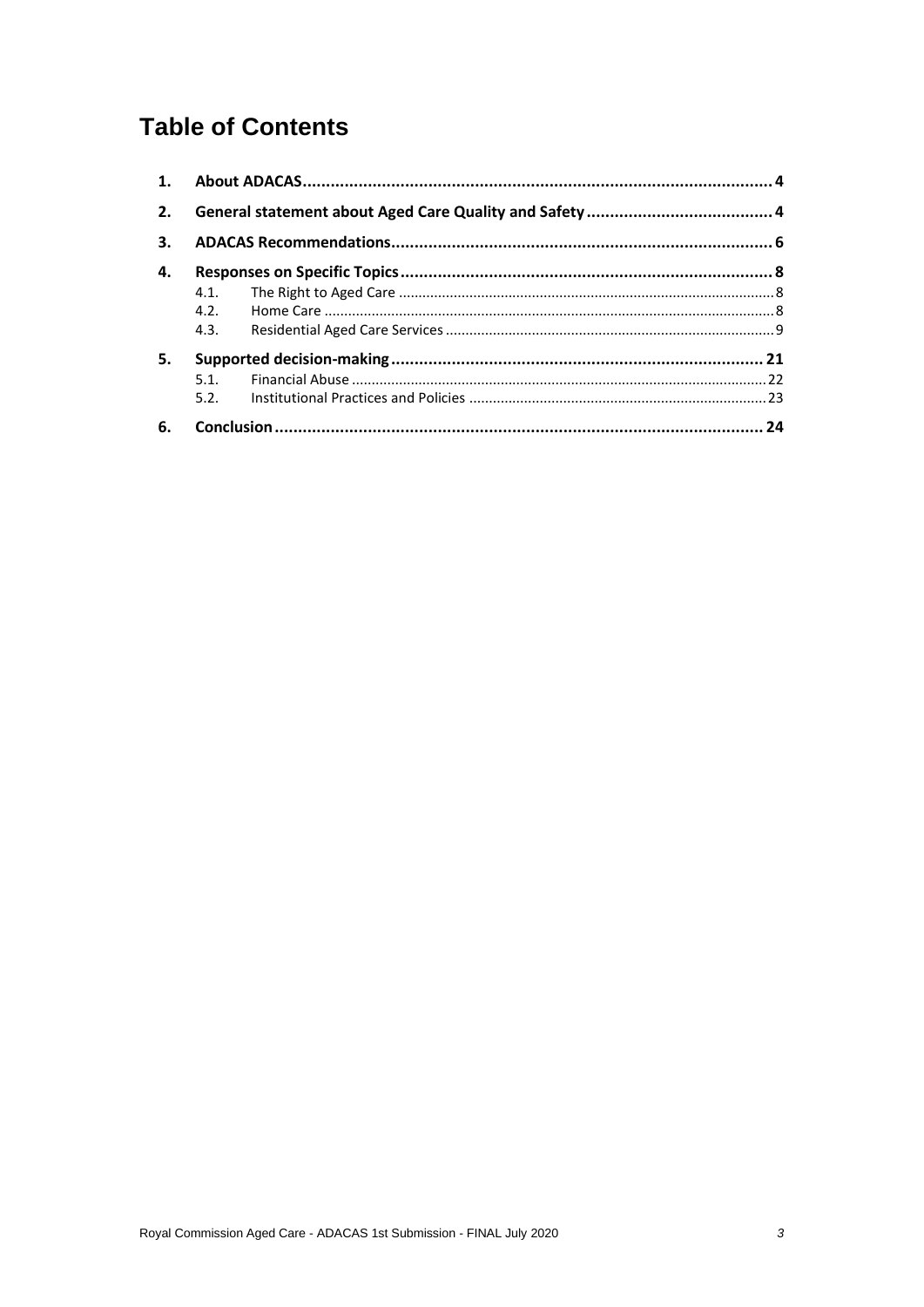# <span id="page-3-0"></span>**1. About ADACAS**

The ACT Disability Aged and Carer Advocacy Service (ADACAS) has been providing advocacy for and with people with disability, older people, people with mental health issues and carers for 29 years. We are based in Canberra, and work with clients in both the ACT and set zones in the Shoalhaven and Eurobodalla areas of NSW. As an advocacy service, ADACAS is frequently working with people who are "falling through the cracks" in current service systems. We additionally offer support coordination to a small number of NDIS participants, and have a Projects/research team, which has specific expertise in Supported Decision Making (SDM) and its application to healthcare and also its use in the context of older persons abuse. In 2019 ADACAS launched its SDM elder abuse app for android phones and is working with Apple to have this available, free, in I-phones.

Throughout this submission we seek to highlight the issues that our clients have raised with us, and will use case studies to demonstrate circumstances that have occurred. We value the opportunity to make comment on what can be improved.

ADACAS acknowledges the traditional owners of the various lands on which we work: the Ngunnawal communities for our work in the Canberra area, the peoples from Tharawal and Yuin communities for our work across on the South Coast), and pay our respects to their Elders, and to all Aboriginal and Torres Strait Islanders in our communities.

# <span id="page-3-1"></span>**2. General statement about Aged Care Quality and Safety**

There are some issues that are intrinsic to our sense of who we are as a community, which speak to our humanity as a society and, at times, our lack thereof. The Royal Commission into Aged Care Quality and Safety's Interim Report has spoken of a "shocking tale of neglect"<sup>1</sup> which pervades the aged care system, from its broad administration and funding of individuals in need of care and support, to the delivery of that care within aged care facilities. The Report has reinforced the experience and observations of ADACAS staff who have worked with older people in aged care settings over many years. These observations have included:

- The lack of timely access to the aged care system, particularly for those who wish to remain living at home, even when the need has been assessed as immediate and urgent.
- The lack of "time" that is able to be spent with older people in settings, because staffing levels are, in our view, inadequate, with the result that "care" becomes just tending to the bare necessities of life rather than the qualitative experience of being with people and sharing human contact.

<sup>1</sup> Royal Commission into Aged Care Quality and Safety 2019, *Interim Report: Neglect Volume 1*, Commonwealth of Australia, p. 1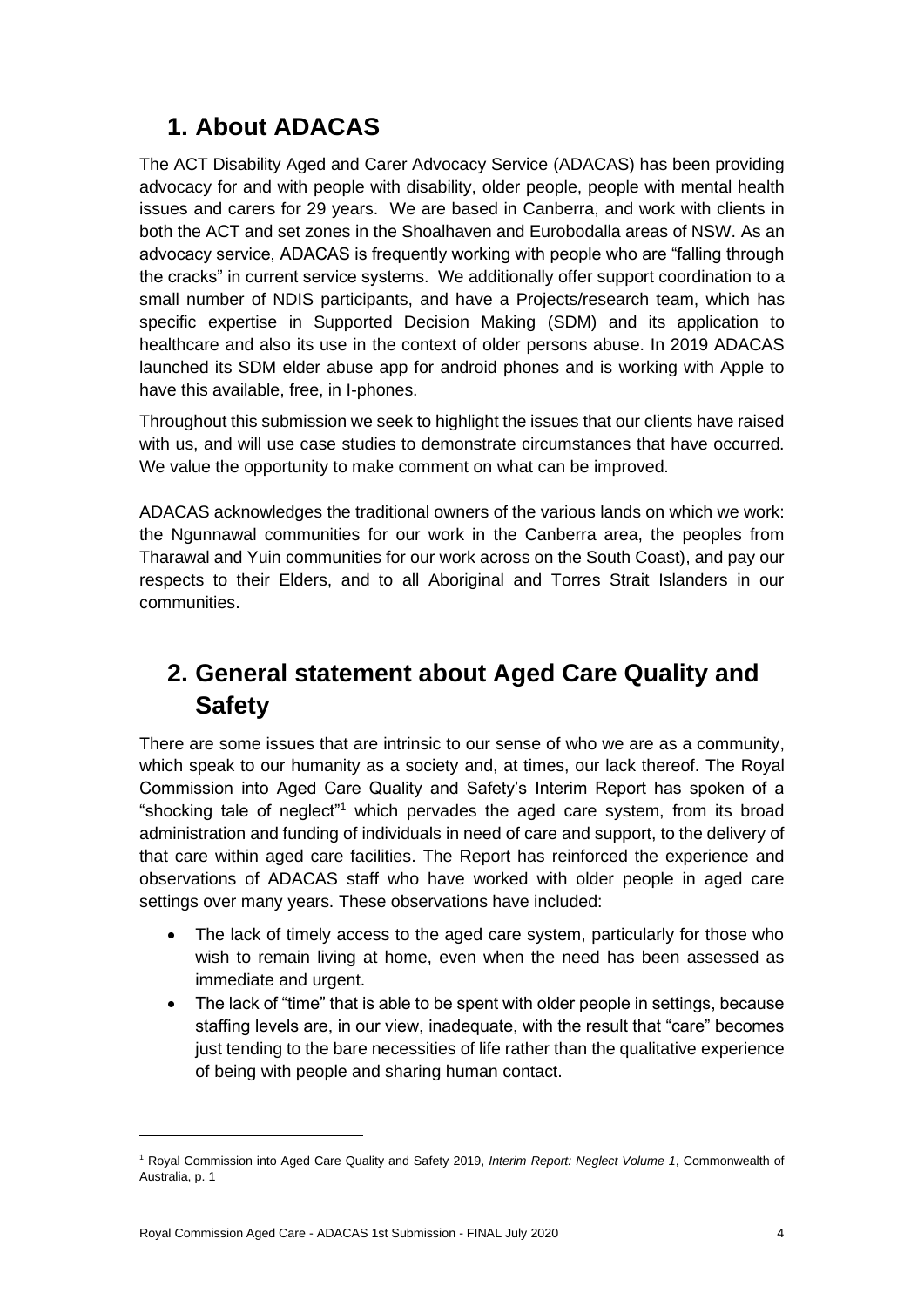- The lack of training in skills beyond basic personal care, although it must be said there are some excellent staff working across both residential and homebased aged care. The failure to apply a system-wide accredited workforce training regime that emphasises emotional and psychological supports as well as personal and health care has contributed to this, as has the poor level of pay attributed to workers in the industry. This lack of attention to the frontline workforce speaks to a systematic neglect of the aged care sector and sends a very worrying message about the value of that work and of the clients who are recipients of the care and support.
- The difficulty that residents of residential aged care facilities (RACFs) have in accessing quality healthcare, and the shocking and preventable deaths that occur due to negligence within RACFs and policies of both aged care and healthcare providers that place unnecessary obstacles in the way of residents accessing general and specialist healthcare that is equitable with others in our community. In particular we focus on the mental health of residents in these facilities, something that is not addressed adequately at the best of times, but which in COVID-19 has been further sidelined, and which is becoming a further threat facing those who are isolated within the facilities with inadequate access to their loved ones.
- The lack of focus upon human rights, very necessary when considering how we best protect and enhance the lives of our most vulnerable people. To some extent the new Aged Care Standards and the Aged Care Charter of Rights, both launched during the course of the Aged Care Royal Commission in July 2019 have raised awareness of rights, and the role of Advocacy and the Aged Care Quality and Safety Commission in monitoring and educating people about these rights. But the onset of COVID-19 has unfortunately led to behaviour within RACFs that are in breach of these rights, and have a very negative impact on the health and wellbeing of older people living there.

This submission will focus mainly on the key issues that present to our Advocates working daily with older people in the aged care system and their families, and which appear to be entrenched and systemic in nature. Given the submissions already provided to the Royal Commission to date, and the findings that have been reported, the submission will have as its chief focus observations that ADACAS has about how the system may be improved, particularly with a stronger focus upon human rights and the practical and conscious application of these upon all recipients of aged care. At the head of this approach, however, needs to be a system that entitles older people to the aged care they require, similar in principles to the National Disability Insurance Scheme (NDIS) but ideally less administratively complex and restrictive.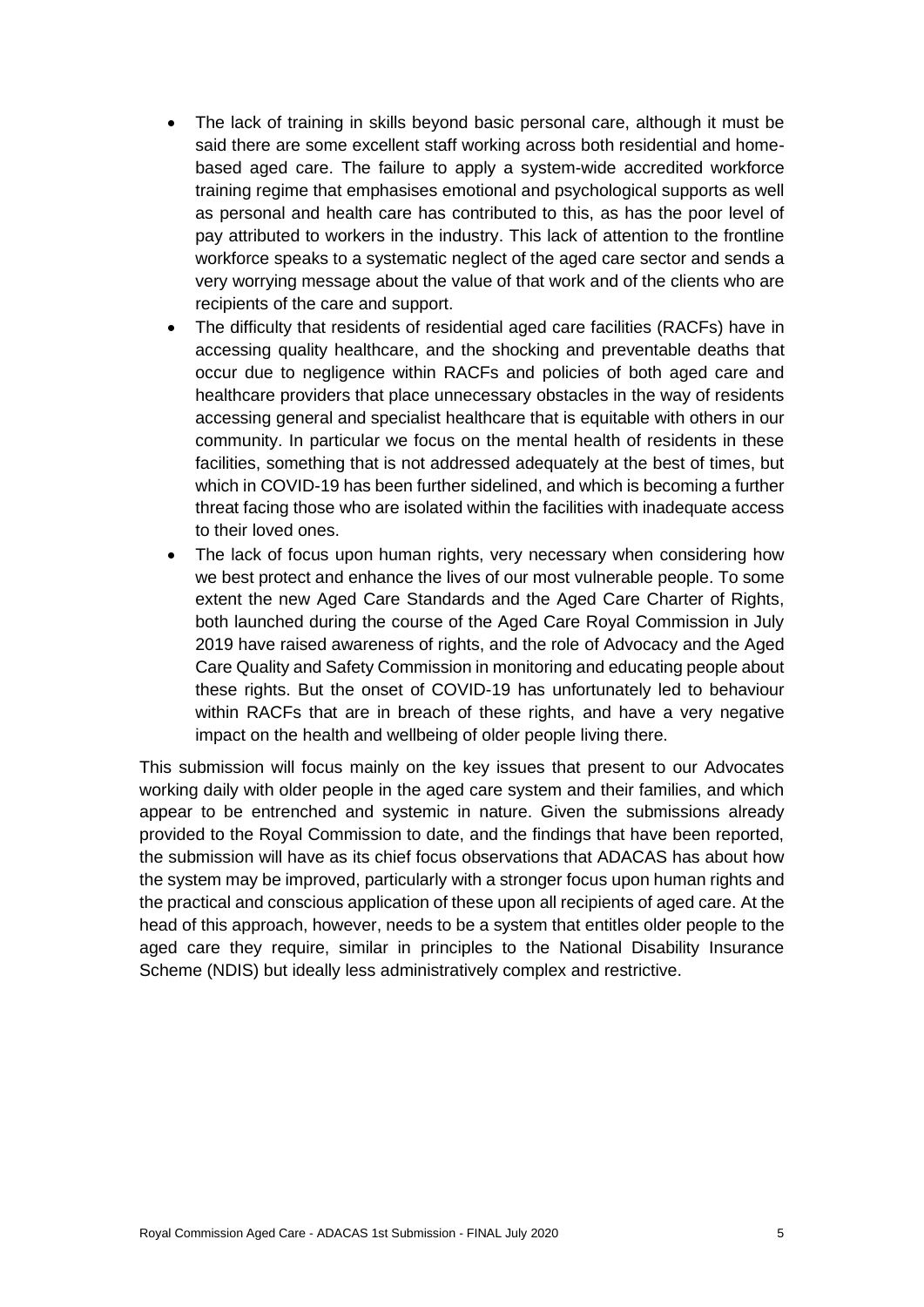## <span id="page-5-0"></span>**3. ADACAS Recommendations**

**Recommendation 1**: that people who need Aged Care home care packages receive packages immediately upon application (rather than waiting via a National Prioritisation Queue).

**Recommendation 2**: that there be a fifth level of Home Care package offered (in line with the recommendations of David Tune's Legislated Review into Aged Care<sup>2</sup>, at a level which does not exceed the level of funding needed to support someone to live in residential aged care.

**Recommendation 3**: that staffing levels (and the staffing mix) are at a level suitable to be able to respond appropriately (and in a timely way) to all residents' needs, day and night.

**Recommendation 4:** that all aged care staff are required to have appropriate levels of qualifications for their roles, and that ongoing human rights focussed professional development training and mentoring is made available.

**Recommendation 5:** that a more specific definition of definition of restrictive practices be recommended – ideally one which aligns and expands on the one that is used by the NDIS, perhaps the one used by the ACT Senior Practitioner, thus including Seclusion, Physical Restraint, Mechanical Restraint, Chemical Restraint and Environmental Restraint and Verbal directions or gestural conduct of a coercive nature.

**Recommendation 6:** that restrictive practices is regulated nationally for the Aged Care sector (residential aged care and home care and other services) with the aim of reducing with a view to eliminating restraint, seclusion and restrictive practices and that significant penalties are introduced for misuse of seclusion or restraint, to assist with achieving this aim.

**Recommendation 7:** that the principle (embedded in the Senior Practitioners Act 2018) also be adopted and legislated nationally for aged care service providers– i.e. that "service providers should also only use restrictive practices in very limited circumstances – as a last resort, in the least restrictive way and for the shortest period possible in the circumstances"<sup>3</sup>.

**Recommendation 8:** that the Senior Practitioner (in the ACT) and equivalent roles in other states and territories have their powers expanded such that they can provide monitoring and oversight of efforts to reduce and eliminate restrictive practices for people receiving aged care services.

**Recommendation 9:** We recommend that the Official Visitor scheme be expanded such that it can cover aged care services, as an additional adjunct to the Serious Incident Response Scheme, and other monitoring schemes and mechanisms being put in place.

<sup>2</sup> Commonwealth of Australia Department of Health (2017) *Legislated Review of Aged Care 2017*. Accessed via: <https://www.health.gov.au/resources/publications/legislated-review-of-aged-care-2017-report> in July 2020.

<sup>3</sup> Office of the Senior Practitioner (2018), *ACT Senior Practitioner website*, accessed via <https://www.communityservices.act.gov.au/quality-complaints-and-regulation/office-of-the-senior-practitioner> in July 2020.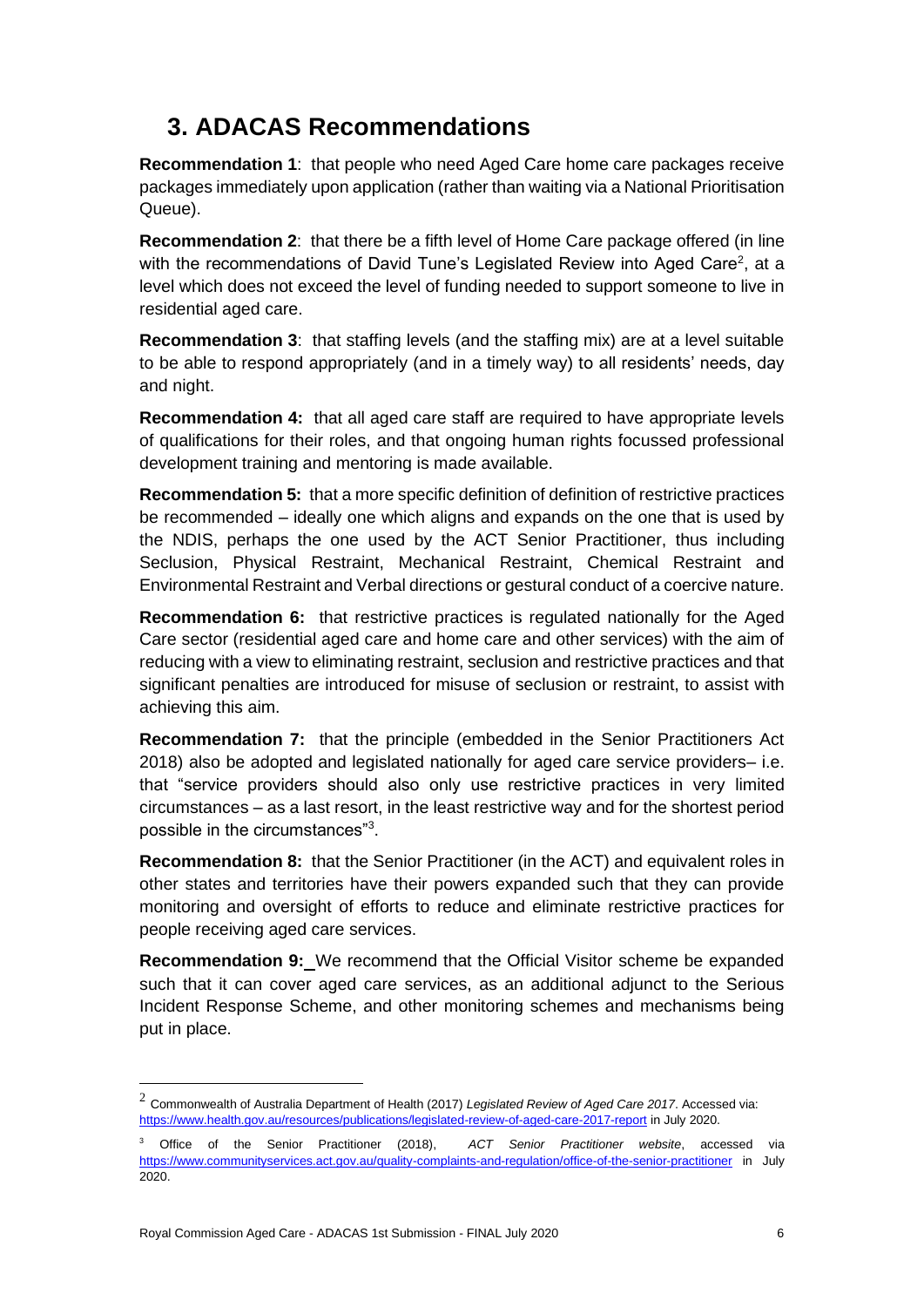**Recommendation 10:** That high-quality mental health support is urgently made available to people living in residential aged care at a level that meets the needs of all people experiencing mental ill health whilst living in residential aged care (including people who experience disability).

**Recommendation 11:** That there is adequate support and funding made available to ensure that the environment and experience of living in residential aged care facilities is conducive to good mental health for all residents (i.e. not solely to remedy the negative, but is actively promoting good mental health).

**Recommendation 12:** That mental health support programs adopted in support of people living in residential aged care allow for tailored solutions which are co-designed in partnership with people living in each of the residential aged care settings.

**Recommendation 13**: That in the interests of older people regaining choice and control and also specialised services being equitably available for those that require them: that mental health care and support programs available to people living in the community, are also made equitably available to people living in residential aged care such that people can access the service that suits their needs best and that any additional barriers to access to these services being experienced by older people living in community or residential aged care (e.g. finances, transport, access to staff support to attend etc) are urgently addressed and remedied.

**Recommendation 14:** That welfare and pastoral care support be additionally made systemically available at the level required in all residential aged care facilities to meet the needs of residents. That the design and approach to this support be co-designed with older people living at each residential aged care facility.

**Recommendation 15:** That access to and roles of the Community Visitor Scheme be expanded.

**Recommendation 16:** That there are urgent provisions made for appropriate levels of physical and mental health support and to safeguard the health and wellbeing of people living in residential aged care during the COVID-19 pandemic (and with any future infectious outbreaks).

**Recommendation 17:** That connections to families, friends and community are prioritised, and visits permitted in person to the extent that it is safely possible, and when not safe in person, that support and digital devices be made available such that people can connect via phone or video-chat.

**Recommendation 18**: That there are phone and digital solutions (tablets, computers, phones) urgently made available to support people being able to continue some contact with family and friends in situations where in person visits are not as possible, (and staff made available to support people to be able to use them as needed).

**Recommendation 19:** The Royal Commission needs to look at how facilities should run in order to facilitate best practice in SDM, and not rush to judgements on staffing and funding levels without taking into account the need for staff to have adequate time to support decisions when this assistance is wanted or needed (acknowledging that it is a right if people have a disability, for people to have access to this support).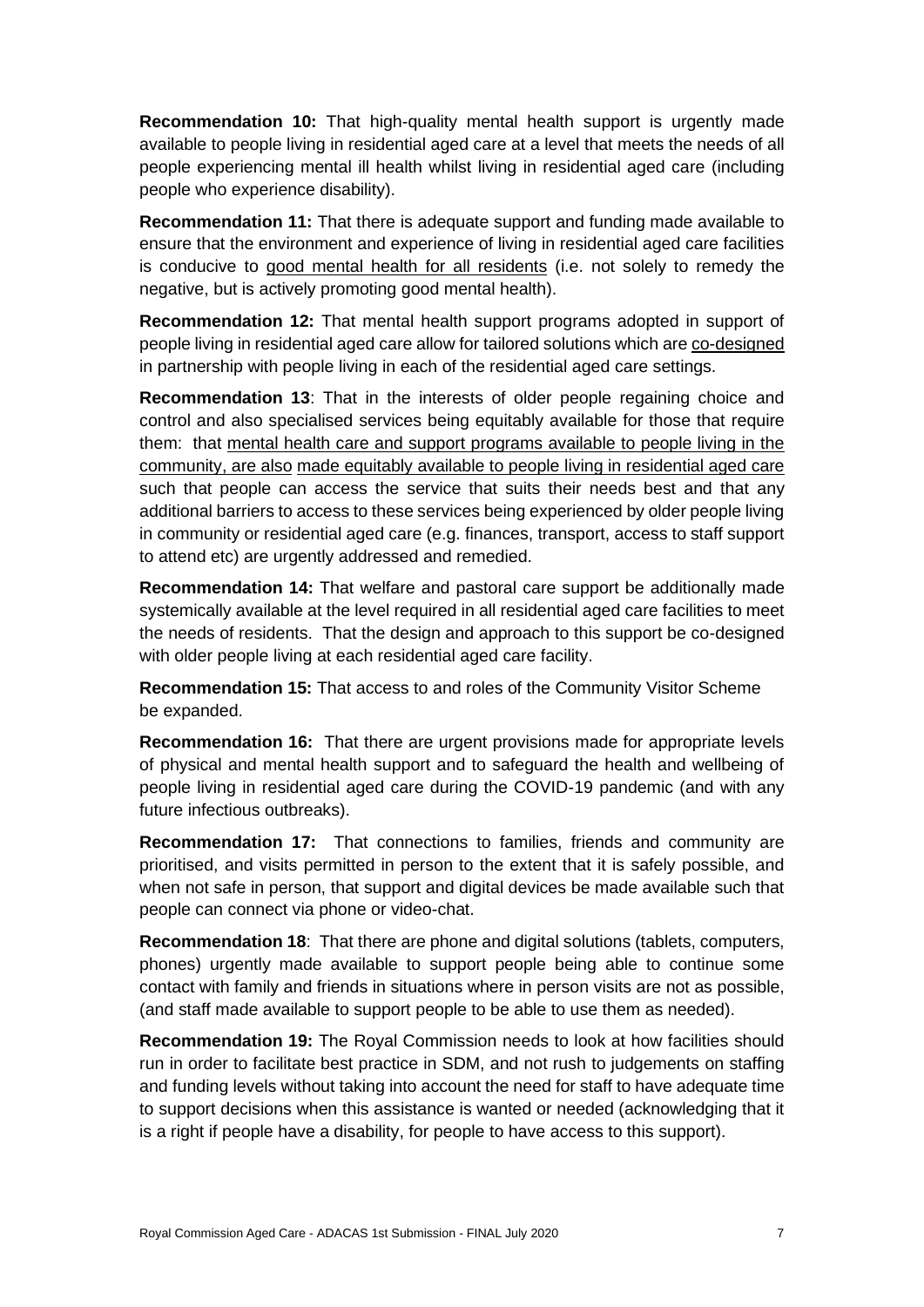# <span id="page-7-0"></span>**4. Responses on Specific Topics**

## <span id="page-7-1"></span>*4.1. The Right to Aged Care*

As the Australian population ages and people expect to live much longer than has been the norm in the past, the experience of living with some form of disability and/or health condition will become very common and the demand for care and support will increase. This realisation has been at the heart of the Living Longer Living Better<sup>4</sup> reforms of 2011 and of subsequent aged care policies, including consumer-directed care and the achievement of wellness and reablement in the delivery of support and care to older people. What has been missing is an entitlement to this care, at the time it is needed.

The lack of entitlement has led to a significant queue of people waiting for the care they have been assessed as needing at the point of assessment, with the result that, as is widely reported, people have died waiting, but at the very least the condition of an eligible person has deteriorated by the time their support is able to be provided

A bolder vision is required, that places the rights of older people at its centre, and builds a system that is fit for purpose to provide quality aged care supports is imperative. **ADACAS believes that the bold vision for legislative, policy and service reform in Australia needs to be back up by support for a United Nations Convention on the Rights of Older Persons<sup>5</sup> , and that in light of the tragic impact of COVID-19 upon older people, the Australian Government should show leadership to bring such a convention about.**

## <span id="page-7-2"></span>*4.2. Home Care*

A revised aged care system must embed an entitlement to aged care support, when it is needed and to the extent it is needed. Nowhere is this more evident than in the wait for support for older people at home.

People who need home care packages need access to them immediately, not to have to wait in a queue. We emphasise, as has been reported already to this Royal Commission: that delays in access to the necessary levels of support via aged care packages puts people under enormous stress and means that situations can deteriorate, resulting in premature hospitalisation, premature entry to residential aged care and in deaths<sup>6</sup>. People on low incomes are disproportionately affected by delays, as they can't pay for private assistance during the "waiting period".

There are issues with the quality and remuneration of staff providing home care, which are addressed below at 4.3.3.

<sup>4</sup> Se[e https://apo.org.au/node/29086](https://apo.org.au/node/29086) 

<sup>5</sup> Se[e https://humanrights.gov.au/about/news/speeches/un-convention-rights-older-persons](https://humanrights.gov.au/about/news/speeches/un-convention-rights-older-persons)

<sup>6</sup> Royal Commission into Aged Care Quality and Safety (2019), *In the Matter of the Royal Commission into Aged Care Quality and Safety: Transcript of Proceedings: Adelaide 22 March 2019 Commonwealth of Australia*, Page 1098. Accessed via: <https://agedcare.royalcommission.gov.au/media/12051> in July 2020.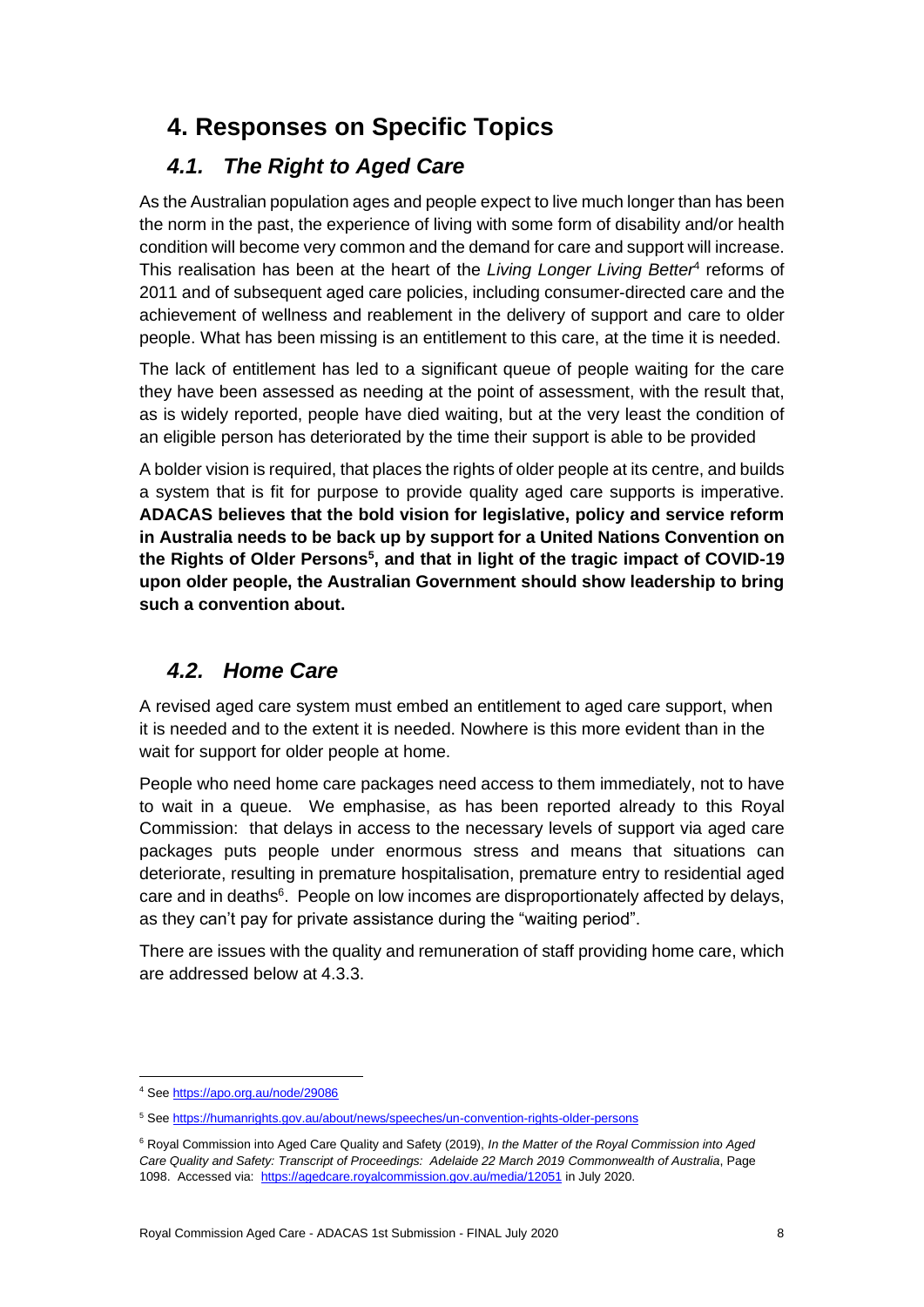**Recommendation 1:** that people who need Aged Care home care packages receive packages immediately upon application (rather than waiting via a National Prioritisation Queue).

**Recommendation 2:** that there be a fifth level of Home Care package offered (in line with the recommendations of David Tune's Legislated Review into Aged Care<sup>7</sup>, at a level which does not exceed the level of funding needed to support someone to live in residential aged care.

## <span id="page-8-0"></span>*4.3. Residential Aged Care Services*

As an advocacy service which regularly visits all of the aged care facilities in the ACT, there are many common themes that we hear from residents and their families:

#### **4.3.1. Number of staff / time available**

Clients consistently tell us: "*there are just not enough staff"* or *"the staff don't have the time to talk with us"*. Every resident deserves adequate care and support. When people have more complex needs, staffing needs to be increased accordingly such that everyone's needs can be met. ADACAS recognises that the problem of adequate staffing requires a broad discussion about funding levels that are directed at the crucial job of working in person with vulnerable and frail older people in these facilities, and that this discussion needs to involve government funding bodies as well as providers, and also needs to take seriously the level of pay that is accorded to those at the frontline who do the most important work.

*From an adult daughter carer:* 

*I love my Mum dearly. She used to be a nurse, and spent her life caring for others, but Mum can no longer feed herself – I attend the aged care facility where she lives, every day to assist her with meals. When I don't attend, the staff put the food on the table by her bed, but Mum can't feed herself. They know this, but some of the staff still don't help. On one day recently when I couldn't be there - Mum was so hungry, and when the staff member didn't stop to help, she tried to feed herself, but knocked the plate by accident, and then the staff yelled at her for making a mess. She has said to me that it is too much for her to have them yell. Some staff are good – they realise and take the little bit of extra time to feed her – but others don't. I've reported the issues again and again – but now they just see me as a troublemaker, and don't listen to my feedback. My Mum is only in care as after Dad died, she needed more support than I could give – but I am so terrified that something awful will happen if I don't get there multiple times each day, that it is almost more care than when she stayed with me. Mum is sad all the time since moving into care. She keeps telling me now that she wants to die, when before she loved life, and catching up with her friends and family. She sobs and sobs and sobs "what did I do to deserve this hell?". I try the best I can to make it better, but it is so very distressing.* 

<sup>7</sup> Commonwealth of Australia Department of Health (2017) *Legislated Review of Aged Care 2017*. Accessed via: <https://www.health.gov.au/resources/publications/legislated-review-of-aged-care-2017-report> in July 2020.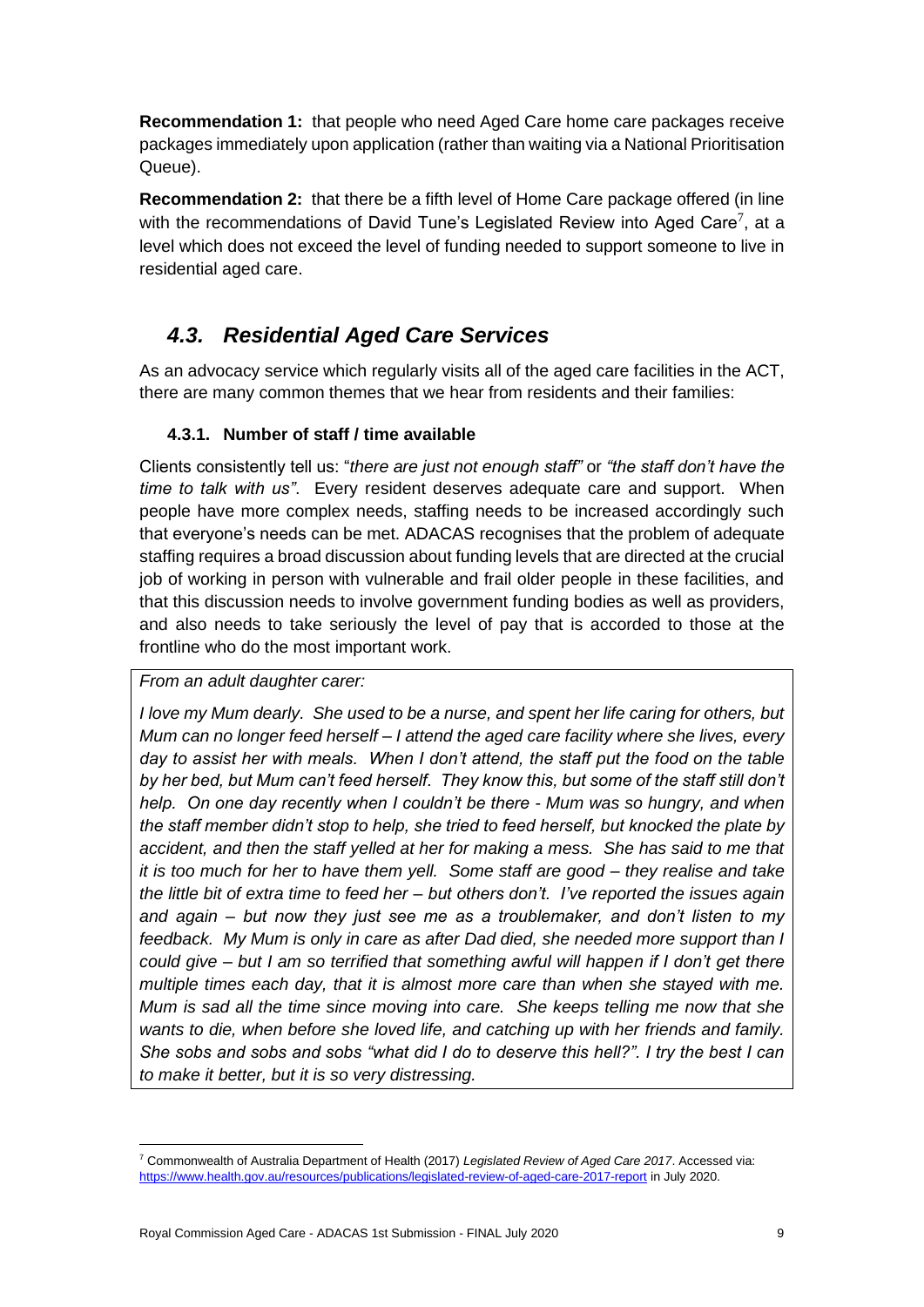*Zindo (not his real name) is 89 years old. He recently went outside the aged care facility in which he lives, for a breath of fresh air (at approx. 7:30pm), but accidentally had forgotten to take his keys/pass with him. He does not have a mobile phone. He knocked periodically at all the various doors, but could not rouse any staff. He was very exhausted, and scared. He remained locked outside, in the gardens all night: noone realised he was missing until about 8am the next morning, by which time he was wet through, dehydrated, very distressed, and his health had considerably deteriorated.* 

*A nurse from an aged care facility told us: I am often the only nurse on duty. I (along with four carers who are not medically qualified) am then responsible for supporting the health of 120 people, many of whom have very complex/high level health needs. It is not safe. It is not sufficient to allow us to meet people's needs. It means that care is not being given in a timely manner. It means pain relief is not given in a timely manner. Especially for people with dementia. People should not be in agonising pain or have their health deteriorate purely due to inadequate health care related to low staff numbers. It must change. Other staff tell us: some of the care facilities share staff, and try and manage with just the one nurse on call for up to four different facilities. It is completely inadequate. Overnights in particular are the worst.* 

**Recommendation 3**: that staffing levels (and the staffing mix) are at a level suitable to be able to respond appropriately (and in a timely way) to all residents' needs, day and night.

#### **4.3.2. Young people with disability in aged care**

The quality of care to younger people in aged care has long been a topic of concern, and the Royal Commission has addressed this. While this strictly is an issue for the National Disability Insurance Scheme (NDIS) to resolve, whilst that scheme takes its time to address this properly the onus is upon the aged care providers, who are now being paid by the NDIS to look after younger people with disability in their facilities, to not only ensure their accommodation and support needs are met, but also facilitate their activities of daily living external to the facility, including community inclusion and therapeutic activities. ADACAS has witnessed obstacles being put in the way of people living in these settings to accessing outside activities, particularly under COVID-19.

*Ben (not his real name), a resident of an aged care facility needed assistance via a hoist to access the toilet. As Ben is a larger person, a bariatric hoist (and two-person assist) was required for him to be able to go to the toilet. The facility had only one hoist of this type. It was being shared between two people, who lived on different wings (opposite sides of the facility).* 

*There was usually only one staff member on duty on the wing where Ben lived. Every time Ben needed to go to the toilet, another staff member had to be sourced, and also the hoist obtained. As the staff member on duty in the wing was very busy (as were other staff), sometimes this meant that Ben would soil himself, or be waiting in inadequate continence products for an hour or more.*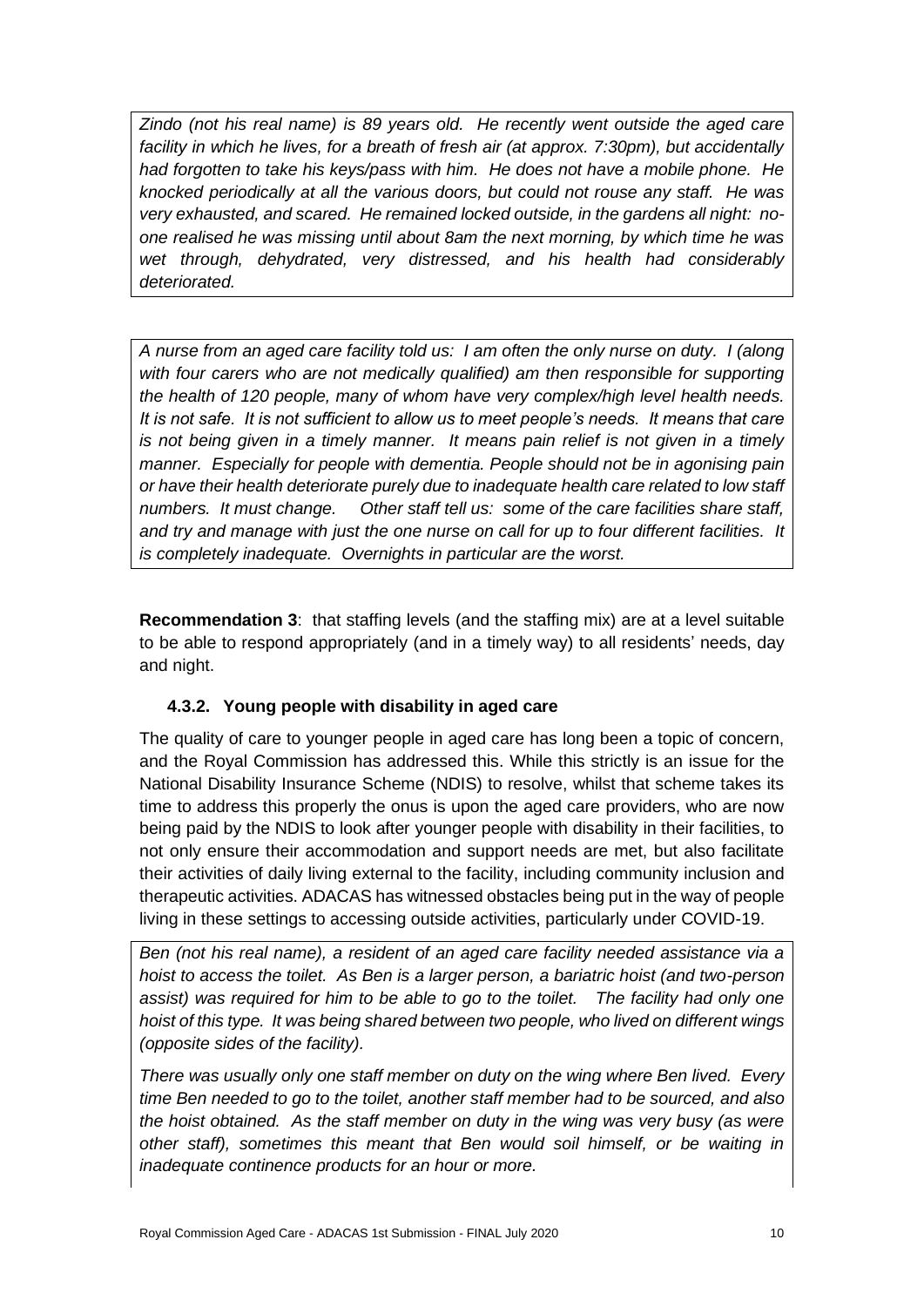*A second hoist was repeatedly requested of both the NDIS (the person is an NDIS participant living in aged care), and also of the Aged care facility. The NDIS advised that it was the Aged Care facilities concern, the Aged Care facility refused to purchase a second hoist (so that at least the resident did not have to wait. Ben eventually moved entirely to using continence products (which have had a subsequent and very negative impact on his health).* 

#### **4.3.3. Qualifications/expertise of staff:**

It is imperative that all aged care staff have appropriate levels of qualifications for their roles. There is additionally a need for increased initial training on human rights, working with vulnerable people, on eliminating restraint and seclusion, on quality standards, on quality care for people with dementia. Ongoing professional development for staff (and mentoring to encourage culture change) should also continue in these areas. The Aged Care Standards, in particular Standard 1, offer significant training opportunities for staff in understanding what client-centred care and support is about, and lends themselves to a rights approach.

The COVID-19 outbreak has highlighted a dearth of training on how to handle such a situation, and the lack of application of the recommendations from the Pollaers report<sup>8</sup> on a workforce strategy for the sector has left it and its clients vulnerable at the time that great expertise was needed.

Comments were provided by a recipient of home-based aged care, in relation to the quality, skills and confidence of staff who provide support on a daily basis. There is an additional skill set required for staff who work with people in their own homes, to enable them to do very personal tasks for people in such a way as to ensure the choice and control of their clients. This is of course required of staff in residential settings too, to foster the sense of home within RACFs, and to maintain the agency of individual clients. But these skills appear to be lacking, nor is there much invested in staff in any aged care setting, with a high degree of casualisation and a very low rate of pay overall for the staff who are involved in the most intimate and important aspects of aged care delivery. We recommend a greater focus on training and qualifications of frontline staff, and recognise that at the same time better remuneration is provided to reflect the skills that are required to confer dignity upon their clients.

**Recommendation 4:** that all aged care staff are required to have appropriate levels of qualifications for their roles, and that ongoing human rights focussed professional development training and mentoring is made available.

#### **4.3.4. Coercion, Restrictive Practices, Restraints and Seclusion**

As evidence already presented to the Royal Commission has shown, restrictive practices, in terms both of seclusion and the many forms of restraint are prevalent

<sup>8</sup> See <https://www.health.gov.au/resources/publications/a-matter-of-care-australias-aged-care-workforce-strategy>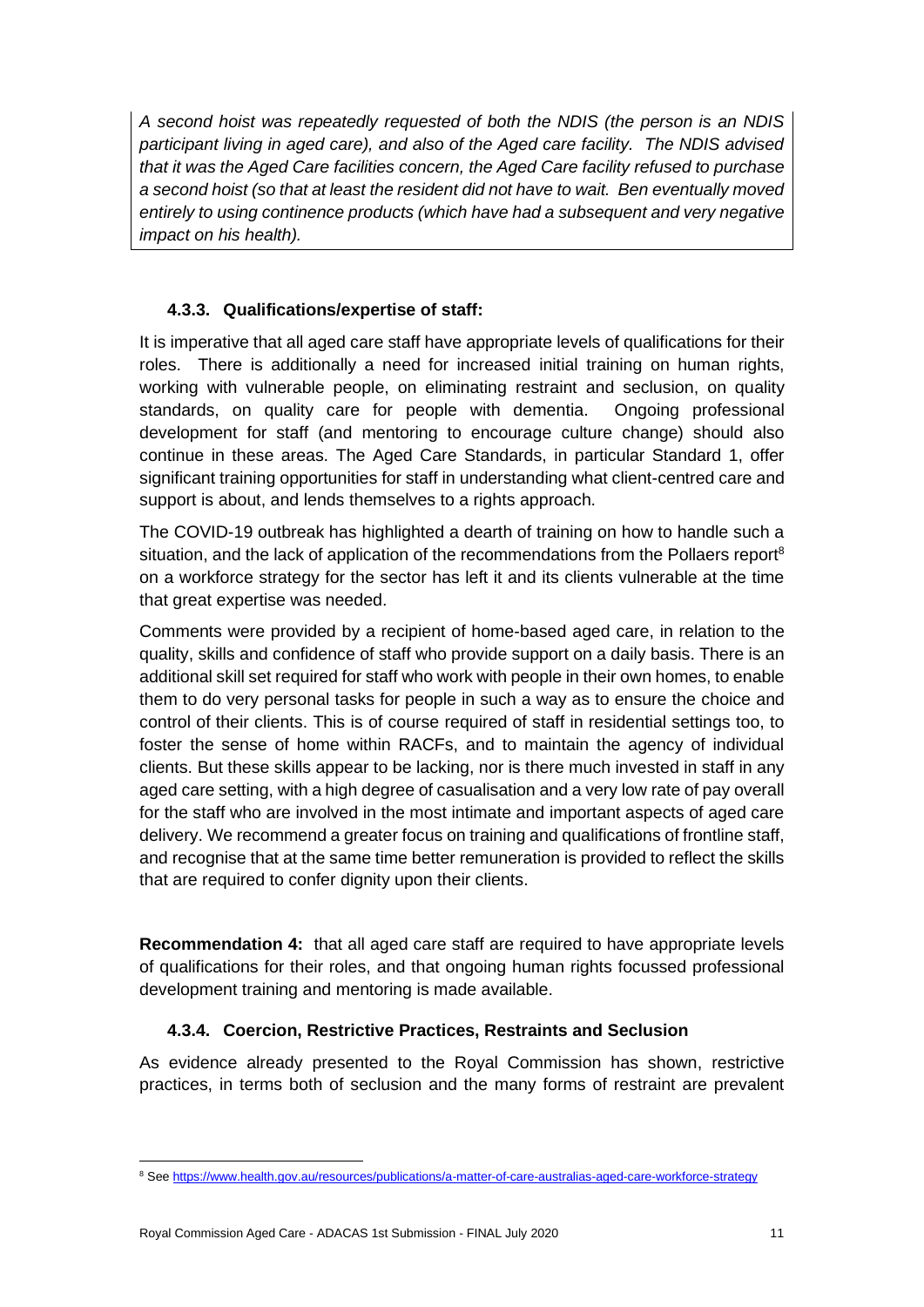across the aged care system<sup>9</sup>. Restrictive practices and seclusion have caused immense harm, and the existence of such widespread abuses in these domains speaks to profound and entrenched systemic failures over many years<sup>10</sup>.

*An older person with dementia, who is living in a residential aged care in an area reserved for people living with dementia, says each visit to (heartbroken family members who were unable to care for their father at home any longer (and tried but couldn't find alternative housing options able to better meet his needs): "Why are you locking me away in this prison? Why?"*

The paper on Restrictive practices in Residential Aged Care, that was issued by the Royal Commission in May 2019, was focused on physical and pharmacological restrictive practices<sup>11</sup>. Whist the interim report acknowledged a broader array of restrictive practices in the body of the chapter<sup>12</sup>, the definition continued to focus on physical or pharmacological restraint.

This is in contrast to the definitions adopted in other publications and by other agencies:

- the Australian Law Reform Commission (ALRC) report *Equality, Capacity and Disability in Commonwealth Laws (DP 81)* identifies restrictive practices as including restraint (chemical, mechanical, social or physical), and seclusion).
- The NDIS Quality and Safeguards Commission adopted the following categorisation: Seclusion, Physical Restraint, Mechanical Restraint, Chemical Restraint and Environmental Restraint<sup>13</sup><sup>14</sup>.
- In the ACT, the Senior Practitioner Act (2018) recognises seclusion in addition to the following forms of restraint: chemical, environmental, mechanical, physical, and an additional category: verbal directions, or gestural conduct, of a coercive nature, which is defined as "The use of verbal or non-verbal

<https://agedcare.royalcommission.gov.au/publications/interim-report> in July 2020

<sup>9</sup> Royal Commission into Aged Care Quality and Safety (2019), *Interim Report: Neglect*: Volume 1: Chapter 8: Restrictive Practices, Pages 193-216, accessed online via:

<https://agedcare.royalcommission.gov.au/publications/interim-report> in July 2020

<sup>10</sup> Royal Commission into Aged Care Quality and Safety (2019), *Interim Report: Neglect*: Volume 1: Chapter 8: Restrictive Practices, Pages 193-216, accessed online via:

<https://agedcare.royalcommission.gov.au/publications/interim-report> in July 2020

<sup>11</sup> Royal Commission into Aged Care Quality and Safety (2019), *Background Paper 4 – Restrictive practices in residential aged care in Australia*, viewed May 2019 from <https://agedcare.royalcommission.gov.au/publications/Pages/default.aspx>

<sup>12</sup> Royal Commission into Aged Care Quality and Safety (2019), *Interim Report: Neglect*: Volume 1: Chapter 8: Restrictive Practices, Pages 193-216, accessed online via:

<sup>13</sup> NDIS Quality and Safeguards Commission, Restrictive Practices Authorisation in NSW from 1 July 2018 (Information for NDIS registered service providers, viewed online 20 May 2019 from: [https://www.ndiscommission.gov.au/sites/default/files/documents/2018-07/NSW%20-](https://www.ndiscommission.gov.au/sites/default/files/documents/2018-07/NSW%20-%20Restrictive%20Practice%20Authorisation%20from%201%20July%202018.pdf) [%20Restrictive%20Practice%20Authorisation%20from%201%20July%202018.pdf](https://www.ndiscommission.gov.au/sites/default/files/documents/2018-07/NSW%20-%20Restrictive%20Practice%20Authorisation%20from%201%20July%202018.pdf)

<sup>14</sup> NDIS Quality and Safeguards Commission (2020), *NDIS Quality and Safeguards Commission Regulated Restrictive Practices website*, accessed online vi[a https://www.ndiscommission.gov.au/regulated-restrictive-practices](https://www.ndiscommission.gov.au/regulated-restrictive-practices) in July 2020.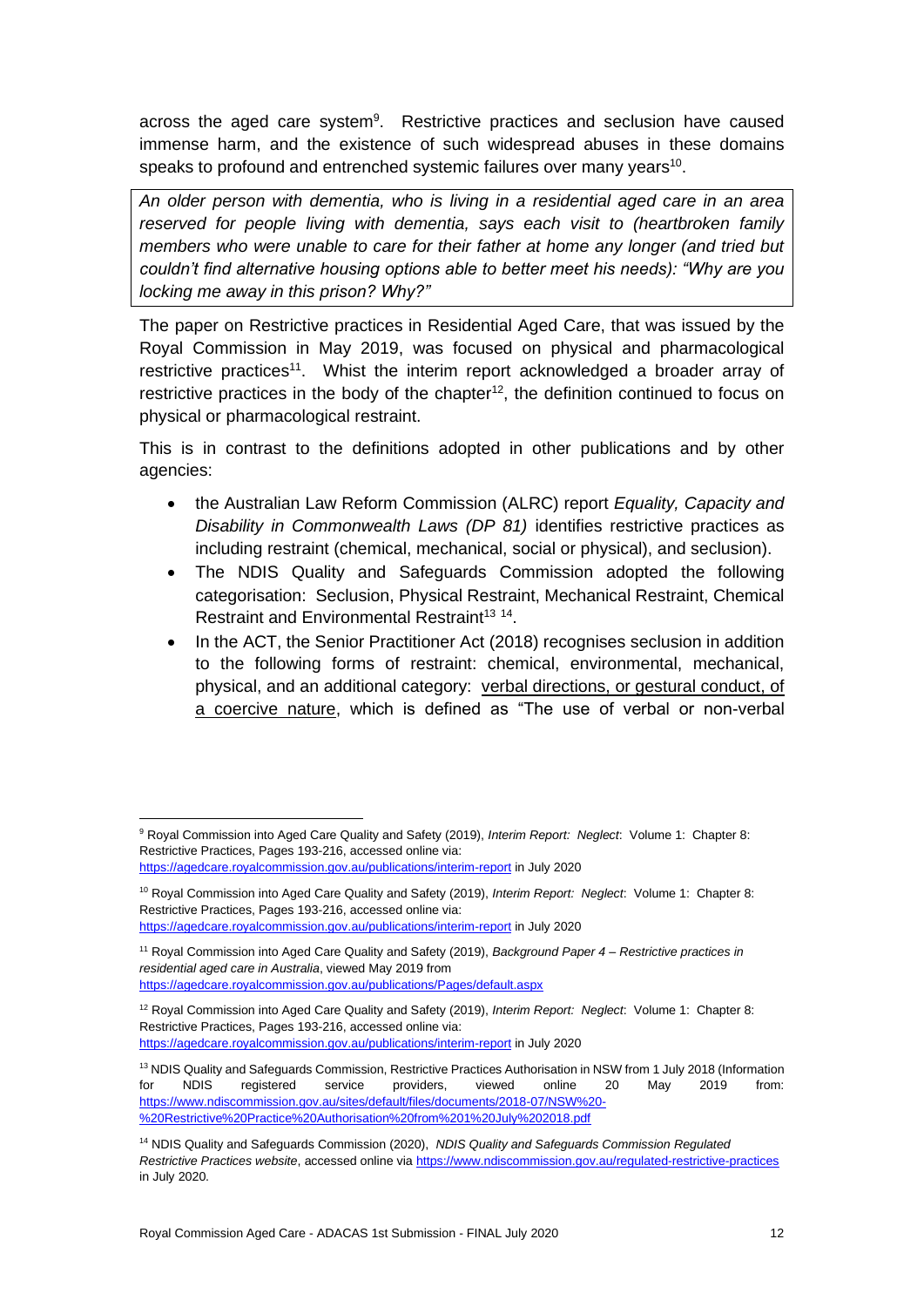communication that degrades, humiliates or forces a person into a position of powerlessness or a verbal threat that results in a restrictive practice."<sup>15</sup>

In ADACAS' view there is much to be gained by using similar definitions of restrictive practices across the lifespan, and we encourage that at a minimum the categories of the NDIS be adopted, with our preference being the definition used in the ACT Senior Practitioner Act. In the ACT, the Senior Practitioner Act (2018) establishes the role of the Senior Practitioner, which office focuses on seeking to reduce and eliminate the use of restrictive practice and seclusion in the fields of education, disability support and child protection in the ACT. The Senior Practitioners Act (2018) "enshrines the principle that service providers should only use restrictive practices in very limited circumstances, as a last resort, in the least restrictive way and for the shortest period possible in the circumstances"<sup>16.</sup> There are strict protocols around the monitoring of these processes. The combination and approach to the Senior Practitioner role and mandate has proved for powerful changes in disability services, and in our view could do likewise in aged care services – and thus, in our view, the arrangements

**Recommendation 5:** that a more specific definition of definition of restrictive practices be recommended – ideally one which aligns and expands on the one that is used by the NDIS, perhaps the one used by the ACT Senior Practitioner, thus including Seclusion, Physical Restraint, Mechanical Restraint, Chemical Restraint and Environmental Restraint and Verbal directions or gestural conduct of a coercive nature.

**Recommendation 6:** that restrictive practices is regulated nationally for the Aged Care sector (residential aged care and home care and other services) with the aim of reducing with a view to eliminating restraint, seclusion and restrictive practices and that significant penalties are introduced for misuse of seclusion or restraint, to assist with achieving this aim.

**Recommendation 7:** that the principle (embedded in the Senior Practitioners Act 2018) also be adopted and legislated nationally for aged care service providers– i.e. that "service providers should also only use restrictive practices in very limited circumstances – as a last resort, in the least restrictive way and for the shortest period possible in the circumstances"<sup>17</sup>.

**Recommendation 8:** that the Senior Practitioner (in the ACT) and equivalent roles in other states and territories have their powers expanded such that they can provide monitoring and oversight of efforts to reduce and eliminate restrictive practices for people receiving aged care services.

<sup>15</sup> Office of the Senior Practitioner (2018), *ACT Senior Practitioner Fact Sheet*, viewed May 2019, from [https://www.communityservices.act.gov.au/quality-complaints-and-regulation/office-of-the-senior-practitioner/act](https://www.communityservices.act.gov.au/quality-complaints-and-regulation/office-of-the-senior-practitioner/act-senior-practitioner-fact-sheet)[senior-practitioner-fact-sheet](https://www.communityservices.act.gov.au/quality-complaints-and-regulation/office-of-the-senior-practitioner/act-senior-practitioner-fact-sheet)

<sup>16</sup> Office of the Senior Practitioner (2018), *ACT Senior Practitioner website*, accessed via <https://www.communityservices.act.gov.au/quality-complaints-and-regulation/office-of-the-senior-practitioner> in July 2020.

<sup>17</sup> Office of the Senior Practitioner (2018), *ACT Senior Practitioner website*, accessed via <https://www.communityservices.act.gov.au/quality-complaints-and-regulation/office-of-the-senior-practitioner> in July 2020.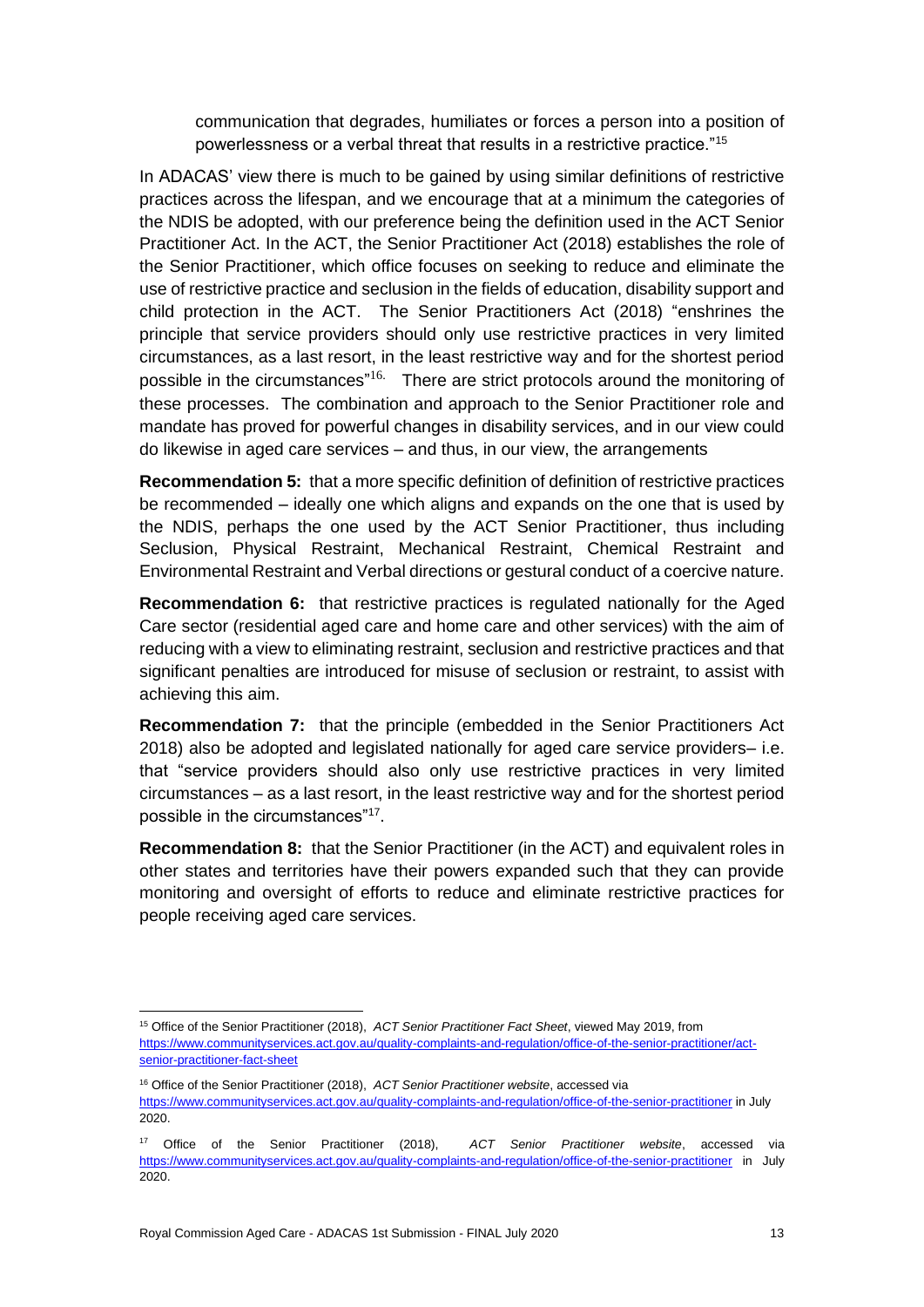#### **4.3.5. Monitoring, Complaints and Quality Assurance**

As has been stated emphatically in the Interim Report the aged care system needs fundamental reform<sup>18</sup> and a radical re-imagining to be able to meet the needs of older people. We strongly endorse the direction that the Interim report has taken to date, and support strategies of introducing un-announced checks at residential aged care facilities, noting the importance of this continuing. We also believe there need to be clear avenues and options for reporting concerns, including anonymously, by staff / visitors and other residents.

ADACAS also supported the introduction of a Serious Incident Response Scheme (as earlier recommended by the Australian Law Reform Commission)<sup>19</sup>.

To complement this SAR scheme and other monitoring mechanisms – ADACAS would support any supplementation to the Official Visitor scheme, such that Official Visitors can visit aged care facilities to see older residents. We note that this scheme could act as an additional safeguard, in that it may feel easier for older people to access the support of an Official Visitor (and thus to seek assistance earlier – hopefully allowing for earlier intervention before a serious incident occurs).

**Recommendation 9:** We recommend that the Official Visitor scheme be expanded such that it can cover aged care services, as an additional adjunct to the Serious Incident Response Scheme, and other monitoring schemes and mechanisms being put in place.

#### **4.3.6. Mental ill health and Residential aged care**

The prevalence of mental ill health for people living in residential aged care is much higher than in the community at large. The Australian Institute for Health and Welfare (AIHW) reported that of a snapshot of people living in permanent residential aged care on 30 June 2019: "The majority (87%) were diagnosed with at least one mental health or behavioural condition. Almost half (49%) of people in permanent residential aged care had a diagnosis of depression."<sup>20</sup> This can be compared with estimates from Beyond Blue advising that in the broader population of people over the age of 65, that the rate of depression was between 10-15%.<sup>21</sup>

Despite the high rate at which people in residential aged care experience the impacts of mental ill health in practical terms, unless people are able to pay privately, it is our experience that it currently often continues to be extremely difficult for people living in residential aged care to access mental health support (psychologists, social workers, psychiatrists etc).

<sup>18</sup> Royal Commission into Aged Care Quality and Safety (2019), *Interim Report: Neglect*: Volume 1, accessed online via:<https://agedcare.royalcommission.gov.au/publications/interim-report> in July 2020

<sup>19</sup> Australian Government Australian Law Reform Commission (ALRC) (2017), *Elder Abuse: A National Legal Response: Final Report*. ALRC Report 131, available online via: [https://www.alrc.gov.au/publication/elder-abuse-a](https://www.alrc.gov.au/publication/elder-abuse-a-national-legal-response-alrc-report-131/)[national-legal-response-alrc-report-131/,](https://www.alrc.gov.au/publication/elder-abuse-a-national-legal-response-alrc-report-131/) accessed July 2020

<sup>&</sup>lt;sup>20</sup> Australian Institute of Health and Welfare (2019), People's care needs in aged care, accessed via: [https://gen](https://gen-agedcaredata.gov.au/Topics/Care-needs-in-aged-care)[agedcaredata.gov.au/Topics/Care-needs-in-aged-care](https://gen-agedcaredata.gov.au/Topics/Care-needs-in-aged-care) in July 2020.

<sup>21</sup> Beyond Blue (2017), *Media Release: Beyond Blue and NHMRC in Landmark research into older Australians*, available online via: [https://www.beyondblue.org.au/media/media-releases/media-releases/beyond-blue-and-nhmrc](https://www.beyondblue.org.au/media/media-releases/media-releases/beyond-blue-and-nhmrc-in-landmark-research-into-older-australians)[in-landmark-research-into-older-australians,](https://www.beyondblue.org.au/media/media-releases/media-releases/beyond-blue-and-nhmrc-in-landmark-research-into-older-australians) accessed July 2020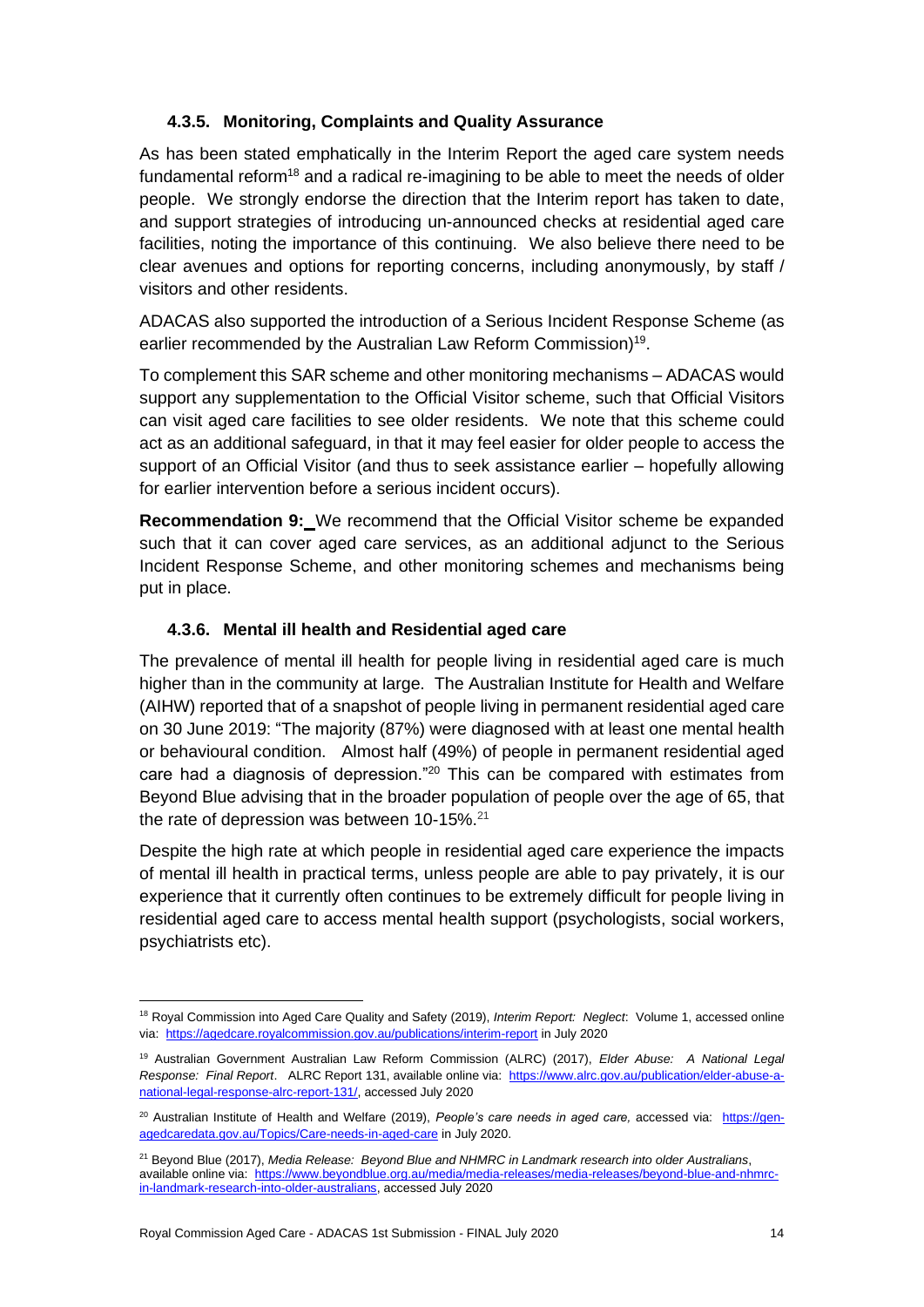Whilst there are plans to offer mental health support within residential aged care facilities via an Australian government funded Primary Health Network program which is building incrementally with the aim of being eventually available across all residential aged care facilities, in our view, given the limitations of what this program can offer even after this program is fully rolled out, **much more will be needed** in order to adequately address the depth and complexity of need for high quality health, disability and mental health support.

Many of the older people living in residential aged care experience disability, whether via dementia or via other disabilities, or a combination. The AIHW report examining people's care needs in aged care found that just over half (53%) of people in permanent residential aged care had a diagnosis of dementia $^{22}$ . Many of the older people living in residential aged care are living in residential aged care often as a direct result of needing support with high care needs arising from complex ill health and/or disability.

The United Nations Convention on the Rights of Persons with Disabilities (CRPD) states that "persons with disabilities have the right to the enjoyment of the highest attainable standard of health without discrimination on the basis of disability"<sup>23</sup>. As a signatory to the CRPD, Australia has an obligation to ensure both that there is equitable access to treatment and support for people experiencing mental illness who are also living in residential aged care, but also to ensure that the environment and experience of living in residential aged care facilities is conducive to good mental health for all residents. From the many conversations that ADACAS advocates have had with older people living in aged care, we have concluded that there is a palpable sense of isolation brought about by a lack of social interaction, quality of care concerns, being neglected/feeling alone and forgotten, and a lack of culturally appropriate care, as well as abuse and neglect. We believe that all these issues should be able to be addressed/remediated with the right combination of support and care being made available.

Under Australian discrimination laws, it is not acceptable to discriminate on the grounds of age, or disability. Yet at the present time, one could argue that mental health care is not equitably accessible to older people living in residential aged care. Medical, psychology and social work literature talk of a biopsychosocial-spiritual approach to healthcare, where the various dimensions of a person's experience must be considered in a holistic way as they are intrinsically linked, and cannot be separated<sup>24</sup>.

**Recommendation 10:** That high-quality mental health support is urgently made available to people living in residential aged care at a level that meets the needs of all

<sup>24</sup> Sulmasy, Daniel. (2002). *A Biopsychosocial–Spiritual Model for the Care of Patients at the End of Life*. The Gerontologist. 42 Spec No 3. 24-33. 10.1093/geront/42.suppl\_3.24. Accessed via [https://www.researchgate.net/publication/11050534\\_A\\_Biopsychosocial-](https://www.researchgate.net/publication/11050534_A_Biopsychosocial-Spiritual_Model_for_the_Care_of_Patients_at_the_End_of_Life)Spiritual Model for the Care of Patients at the End of Life in July 2020.

<sup>22</sup> Australian Institute of Health and Welfare (2019), *People's care needs in aged care,* accessed via: [https://gen](https://gen-agedcaredata.gov.au/Topics/Care-needs-in-aged-care)[agedcaredata.gov.au/Topics/Care-needs-in-aged-care](https://gen-agedcaredata.gov.au/Topics/Care-needs-in-aged-care) in July 2020.

<sup>23</sup> UN General Assembly, *Convention on the Rights of Persons with Disabilities: resolution / adopted by the General Assembly*, 24 January 2007, available via RightsApp (an app issued by the Australian Human Rights Commission which includes full text of the UDHR and ten other major human rights instruments), accessed July 2020.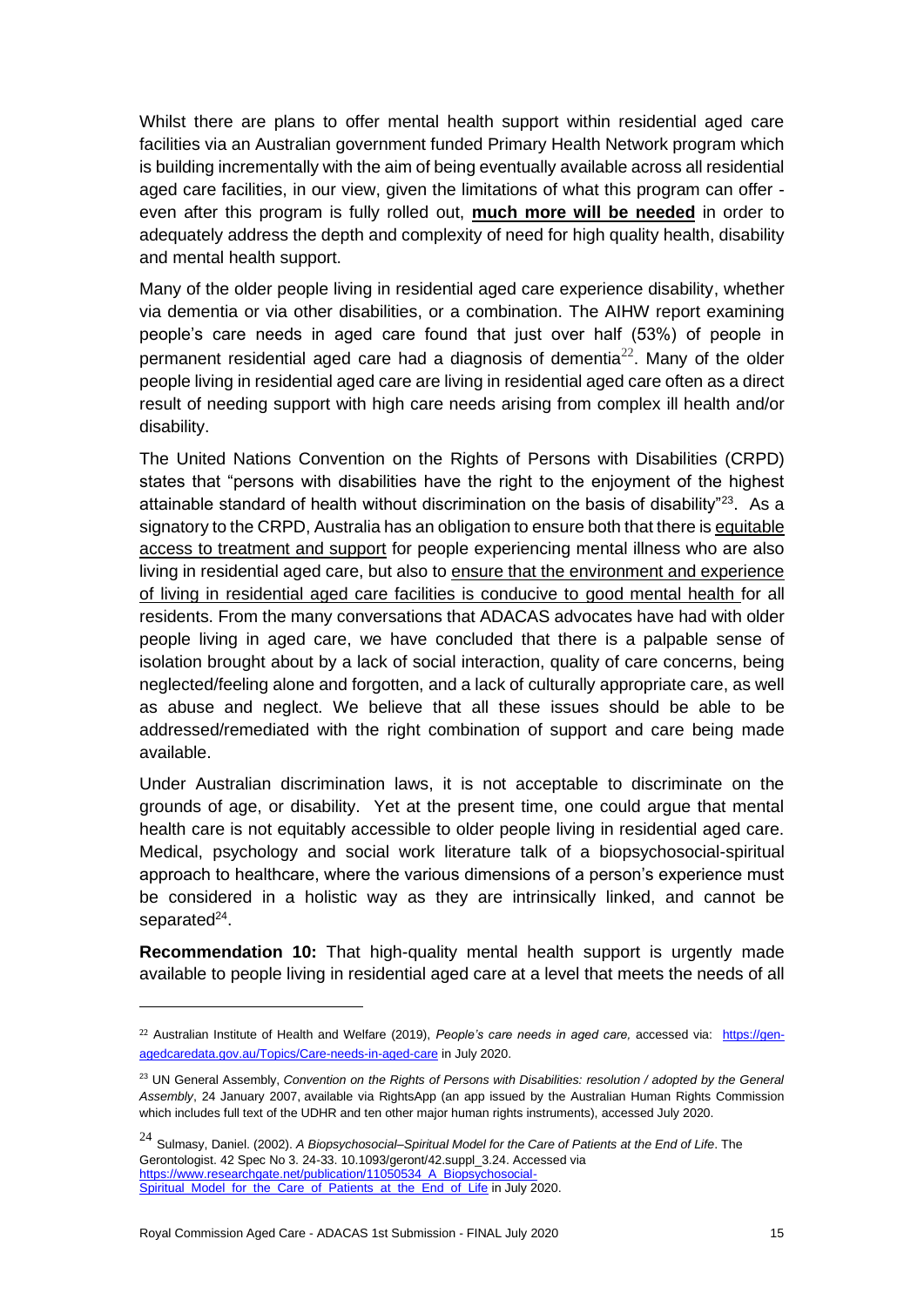people experiencing mental ill health whilst living in residential aged care (including people who experience disability).

**Recommendation 11:** That there is adequate support and funding made available to ensure that the environment and experience of living in residential aged care facilities is conducive to good mental health for all residents (i.e. not solely to remedy the negative, but is actively promoting good mental health).

**Recommendation 12:** That mental health support programs adopted in support of people living in residential aged care allow for tailored solutions which are co-designed in partnership with people living in each of the residential aged care settings.

**Recommendation 13**: That in the interests of older people regaining choice and control and also specialised services being equitably available for those that require them: that mental health care and support programs available to people living in the community, are also made equitably available to people living in residential aged care such that people can access the service that suits their needs best and that any additional barriers to access to these services being experienced by older people living in community or residential aged care (e.g. finances, transport, access to staff support to attend etc) are urgently addressed and remedied.

#### **4.3.7. Welfare/Pastoral Care services and mental health**

Many people living in residential aged care experience barriers experience isolation and loneliness, and barriers to accessing the community. These can have a very serious and negative impact on mental health and wellbeing:

At the present time the existing systems for support draw lines between informal supports such as friends and family for those who have these supports and:

- routine welfare and pastoral care services which are considered the responsibility of aged care facilities<sup>25</sup> (although for example, the community visitor style programs and sometimes other volunteer efforts are available from NGOs),
- health and mental health care (shared responsibilities through commonwealth and state/territory agencies),
- disability supports (provided in various ways, but not at equitable levels to meet the needs of residents with disability when compared with what is available to the rights of younger people with disability who are NDIS recipients) and
- for those at end of life or in high pain: palliative care services (delivered by healthcare services).

Whilst having services arising from different origins can be a safeguard – these types of services are very inter-related in their intent to provide support – and in our experience, the combined impact in residential aged care settings is rarely sufficient to meet the routine welfare and pastoral care needs of all residents.

ADACAS considers that routine welfare support should include:

social support

<sup>25</sup> Australian Government Department of Health (2018) *Psychological Treatment Services for people with mental illness in Residential Aged Care Facilities.* Canberra: Australian Government Department of Health. Accessed via: [https://www1.health.gov.au/internet/main/publishing.nsf/Content/PHN-Mental\\_Tools](https://www1.health.gov.au/internet/main/publishing.nsf/Content/PHN-Mental_Tools) in July 2020.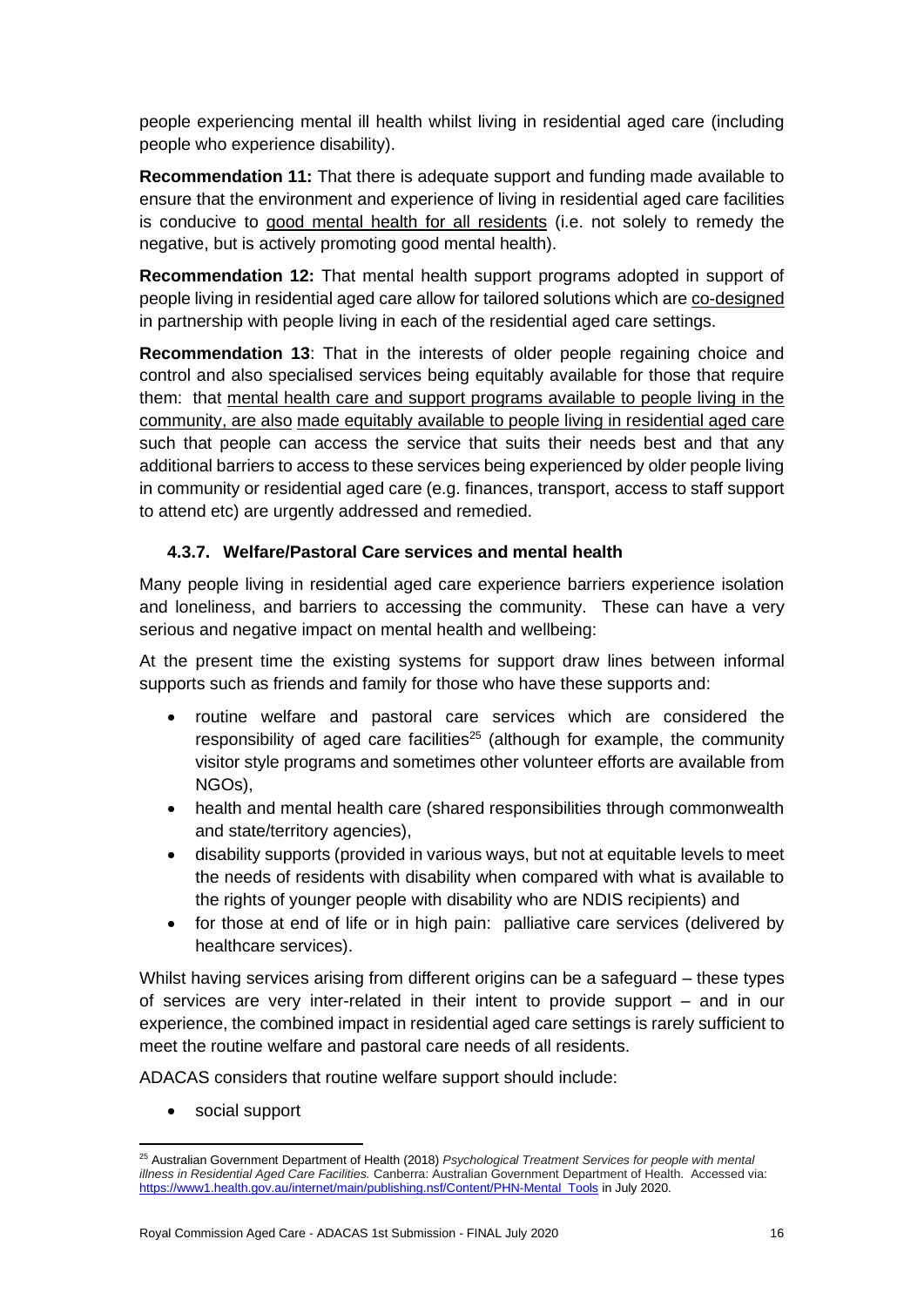- community development
- supporting people to connect with the communities outside of residential aged care
- time to listen to individuals as to where they are at/how they are/what they need, and to work with the person to support them in having their needs addressed in a way that works best for them.

Whether or not this type of support is available is likely to have a clear impact on mental health. There is a strong need to strengthen and diversify the welfare support that is available. Whilst ADACAS strongly supports the expansion of the Community Visitor Scheme (CVS), we also notes the natural limitations on the availability of volunteers to support and assist residents, and that it is imperative that schemes such as CVS are supplemented with the availability of more paid welfare support being made available in a targeted way, in the aged care facilities.

Time pressures on staff also impact on quality of care that people living in residential aged care receive and consequently the health and wellbeing of residents:

*"the staff are rushed off their feet – some days I have to ask four different staff to get my pain tablets, before one of them remembers. The pain is really bad".*

Many people are entering aged care with complex health issues and/or disabilities: and for a large number, it is a place they are choosing (or finding themselves in) right at the end of life. Of those who died whilst living in residential aged care, the average lifespan after entering aged care is just under 3 years (32 months) $^{26}$ .

The added impact of many deaths on the social and emotional wellbeing of people living in the aged care environment can be profound, especially given there are frequently extra barriers to developing or maintaining friendships, familial and community connections outside aged care facilities:

*"I don't want to make any more friends here, they keep dying".*

It Is imperative that as a community we find more ways to ensure that people living in residential aged care be closely connected to the broader community and that the negative impacts on wellbeing that are currently occurring, are adequately responded to and addressed.

#### Pastoral care

When thinking of pastoral care, we are using the definition of palliAGED (an online evidence-based guidance and knowledge resource about palliative care in aged care, funded by the Australian government department of health): "Pastoral care is the care and support of the inner person. It is not necessarily about formal religion. Pastoral care respects and supports a person's particular belief systems and practices. It is holistic and person centred. The provision of pastoral care services in residential aged

<sup>26</sup> Australian Institute of Health and Welfare (2019), GEN fact sheet 2017-18: People leaving aged care. Canberra AIHW, accessed via: <https://gen-agedcaredata.gov.au/Resources/Factsheets-and-infographics> in July 2020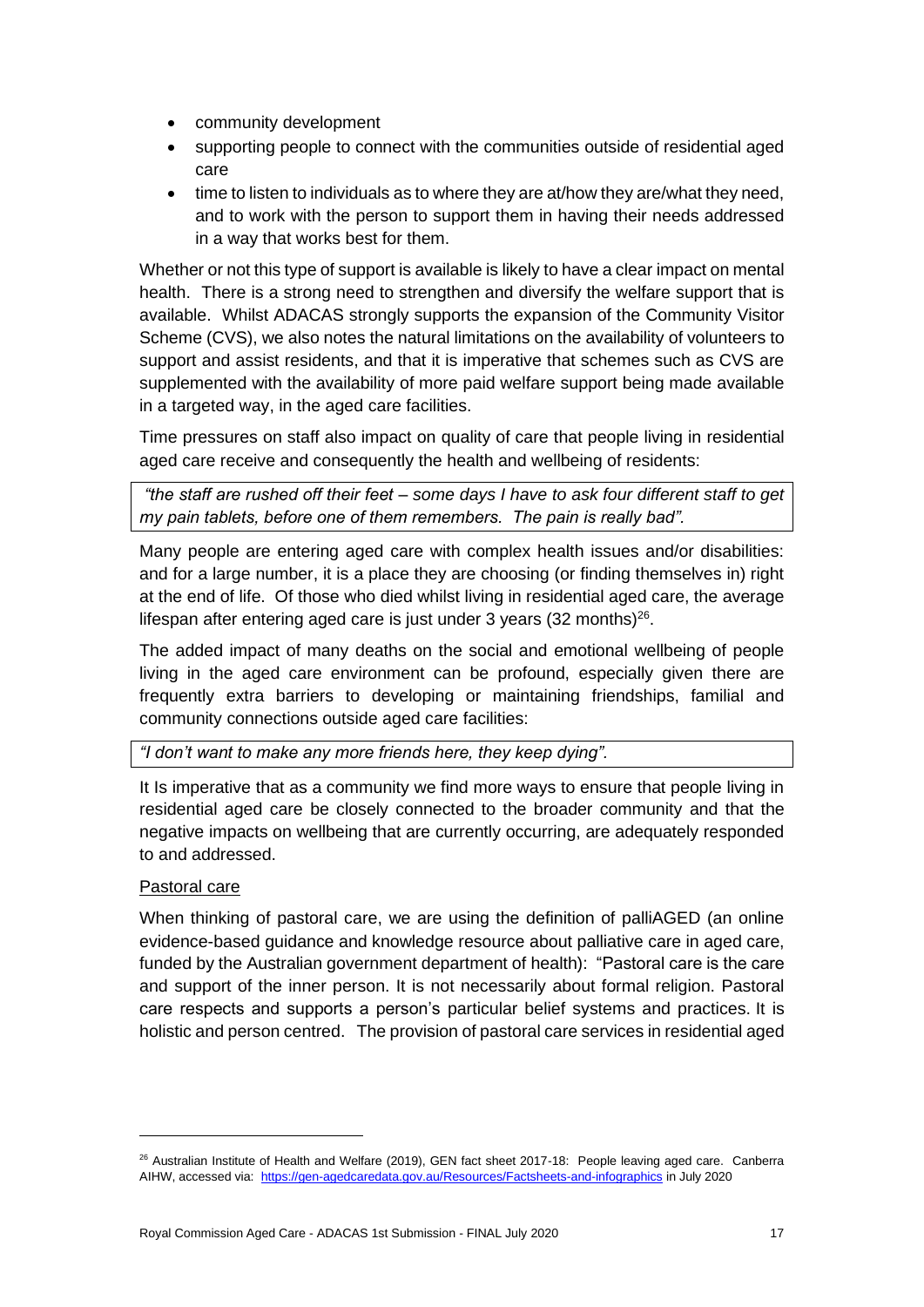care (RAC) depends on the facility. Some services employ chaplains or pastoral care workers and some do not."<sup>27</sup>

Pastoral care can overlap with routine welfare support, but also might refer to spirituality, a definition of which can include: "Spirituality is a dynamic and intrinsic aspect of humanity through which persons seek ultimate meaning, purpose, and transcendence, and experience relationship to self, family, others, community, society, nature, and the significant or sacred. Spirituality is expressed through beliefs, values, traditions and practices".<sup>28</sup> For those who wish to access spiritual care, the National Guidelines for Spiritual Care in Aged Care emphasises: "As spirituality [can be] integral to quality of life and well-being, it should be accessible to all older people in way that is meaningful to their beliefs, culture and circumstances. . .". It is important to note the distinction between spiritual care and religious care as also explained in the National Guidelines on Spiritual care in Aged Care: "Spiritual care might be said to be the umbrella term of which religious care is a part. It is the intention of religious care to meet spiritual need. . . Spiritual care is not necessarily religious. Religious care should always be spiritual."<sup>29</sup>

**Recommendation 14:** That welfare and pastoral care support be additionally made systemically available at the level required in all residential aged care facilities to meet the needs of residents. That the design and approach to this support be co-designed with older people living at each residential aged care facility.

**Recommendation 15:** That access to and roles of the Community Visitor Scheme be expanded.

#### **4.3.8. Impacts on wellbeing and mental health during COVID times**

Throughout this COVID-19 pandemic, much effort has been invested by many across the aged care sector seek to balance the rights of people in residential aged care to have others visit them, with broader decisions to stop visitors to residential aged care to seek to reduce chances of a COVID-19 outbreak. Early in the pandemic, many aged care facilities opted to go into "lockdown" and to restrict the entry of visitors/travel out in the community by residents. In many cases, individual facilities were restricting visitor entry beyond the industry  $\text{code}^{30}$  developed by COTA and supported by the Australian government.

<sup>27</sup> Palliaged: *Palliative Care webpage*, accessed vi[a https://www.palliaged.com.au/tabid/5571/Default.aspx](https://www.palliaged.com.au/tabid/5571/Default.aspx) in July 2020.

<sup>&</sup>lt;sup>28</sup> Puchalski, C., Vitillo, R., Hull, S., & Reller, R. (2014). Improving the Spiritual Dimension of Whole Person Care: Reaching National and International Consensus. Journal of Palliative Medicine, 17(6), 642-656

<sup>29</sup> Meaningful Ageing Australia, (2016). *National Guidelines for Spiritual Care in Aged Care*. Meaningful Ageing Australia, Parkville. Accessed via: [https://meaningfulageing.org.au/wp-content/uploads/2016/08/National-Guidelines](https://meaningfulageing.org.au/wp-content/uploads/2016/08/National-Guidelines-for-Spiritual-Care-in-Aged-Care-DIGITAL.pdf)[for-Spiritual-Care-in-Aged-Care-DIGITAL.pdf](https://meaningfulageing.org.au/wp-content/uploads/2016/08/National-Guidelines-for-Spiritual-Care-in-Aged-Care-DIGITAL.pdf) in July 2020.

<sup>30</sup>COTA (2020) *Industry code for visiting residential aged care homes during Covid-19*, accessed via [https://www.health.gov.au/resources/publications/industry-code-for-visiting-residential-aged-care-homes-during](https://www.health.gov.au/resources/publications/industry-code-for-visiting-residential-aged-care-homes-during-covid-19)[covid-19](https://www.health.gov.au/resources/publications/industry-code-for-visiting-residential-aged-care-homes-during-covid-19) in late July 2020.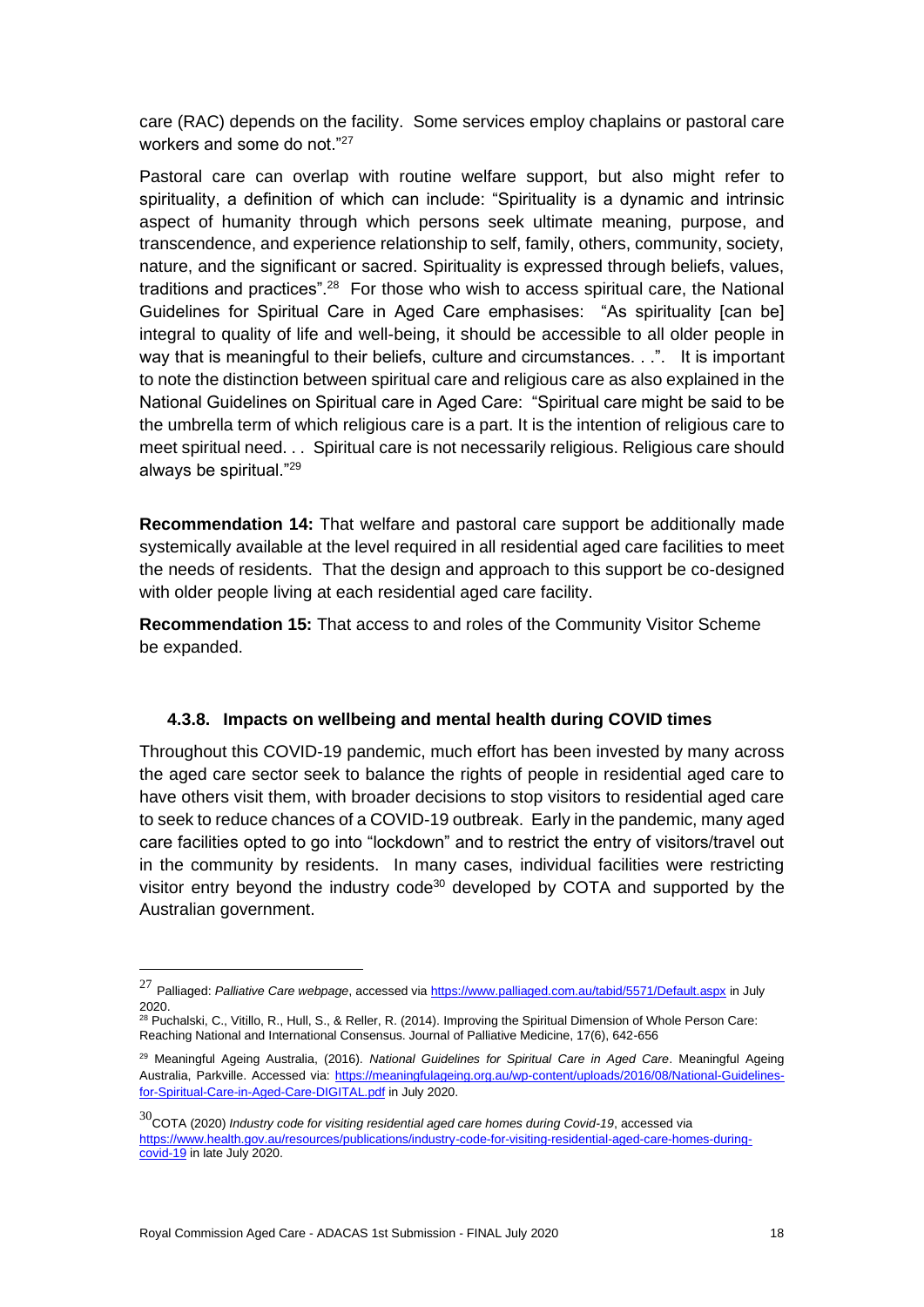Whilst pandemics are not common - "lockdowns" of residential aged care settings are not new. In Canberra in recent years, there have been multiple instances where various facilities have imposed a "lockdown" of some type (sometimes for a few days, at other times for a week or more)– usually due to outbreaks of gastroenteritis. Whilst appreciating the efforts to seek to minimise exposure to the health risks (and risks to life) that can come from conditions like gastroenteritis, and COVID-19, lockdowns and restriction of visitors can have a profound impact on the wellbeing and mental health of older people living in residential aged care – especially in situations where much of the limited welfare and wellbeing support that exists is entering externally (i.e. informal supports from family and friends of older people (for those sufficiently fortunate to have family or friends who are also in a position to visit regularly), or from community agencies, or other volunteer or supports (such as the Community Visitor Scheme, or external services). During a lockdown arrangement, if these visits cease (as they often are asked to do), and if opportunities for older people to go out into the community are also reduced, the impacts on the mental health and wellbeing of older people living in residential aged care can be profound – and are frequently not well planned nor catered for.

Whilst there will be some older people living in residential aged care who may be able to remain in contact with family or friends or others by phone, or video-chat – there will be others who do not have access to digital devices (tablets, computers etc), or who need support to be able to make phone-calls or access video-chat etc (support which due to staffing levels, is frequently unavailable).

ADACAS and other advocacy agencies have advocated for family members who are terrified that their loved one (an older person with dementia living in residential aged care) will forget them if they are not visiting them every day. Others notice the impact on the mood and wellbeing of their loved one becoming darker and darker. During the COVID pandemic, ADACAS is aware that many older people living in residential aged care are very isolated (and that they and their families) are very fearful of what will happen if there is an outbreak in their facility. Interstate, there have been reports of families who want to take their family member out of residential aged care, not being permitted to do so.

Isolation and seclusion are forms of restrictive practice (and also are sometimes used in prisons as a form of punishment for wrongdoing). In prisons though – isolation/seclusion is monitored, and time-limited and rights upheld in that way.

An older person in residential aged care during COVID spoke, filled with sadness and despair: "*now I know what prisoners feel like. Its extreme isolation. My family and friends can't visit. I can't see anyone, I can't go anywhere – the people around me have dementia, the staff are so busy that they don't have time to sit and listen to me. The TV news is all about deaths in aged care. It's frightening and so awful."*

The National Pandemic Mental Health and Wellbeing Plan emphasises the need to seek to reach people in community, ensuring that there are "services accessible in homes, workplaces, **aged care**, schools and other community sites"<sup>31</sup> (emphasis

<sup>31</sup> Australian Government National Mental Health Commission (2020), *National Pandemic Mental Health and Wellbeing Plan infographic*, available online a[t https://www.mentalhealthcommission.gov.au/getmedia/0ed417d3-](https://www.mentalhealthcommission.gov.au/getmedia/0ed417d3-68c6-406f-8007-3975d01f7b59/National-Mental-Health-and-Wellbeing-Pandemic-Response-Plan-Infographic)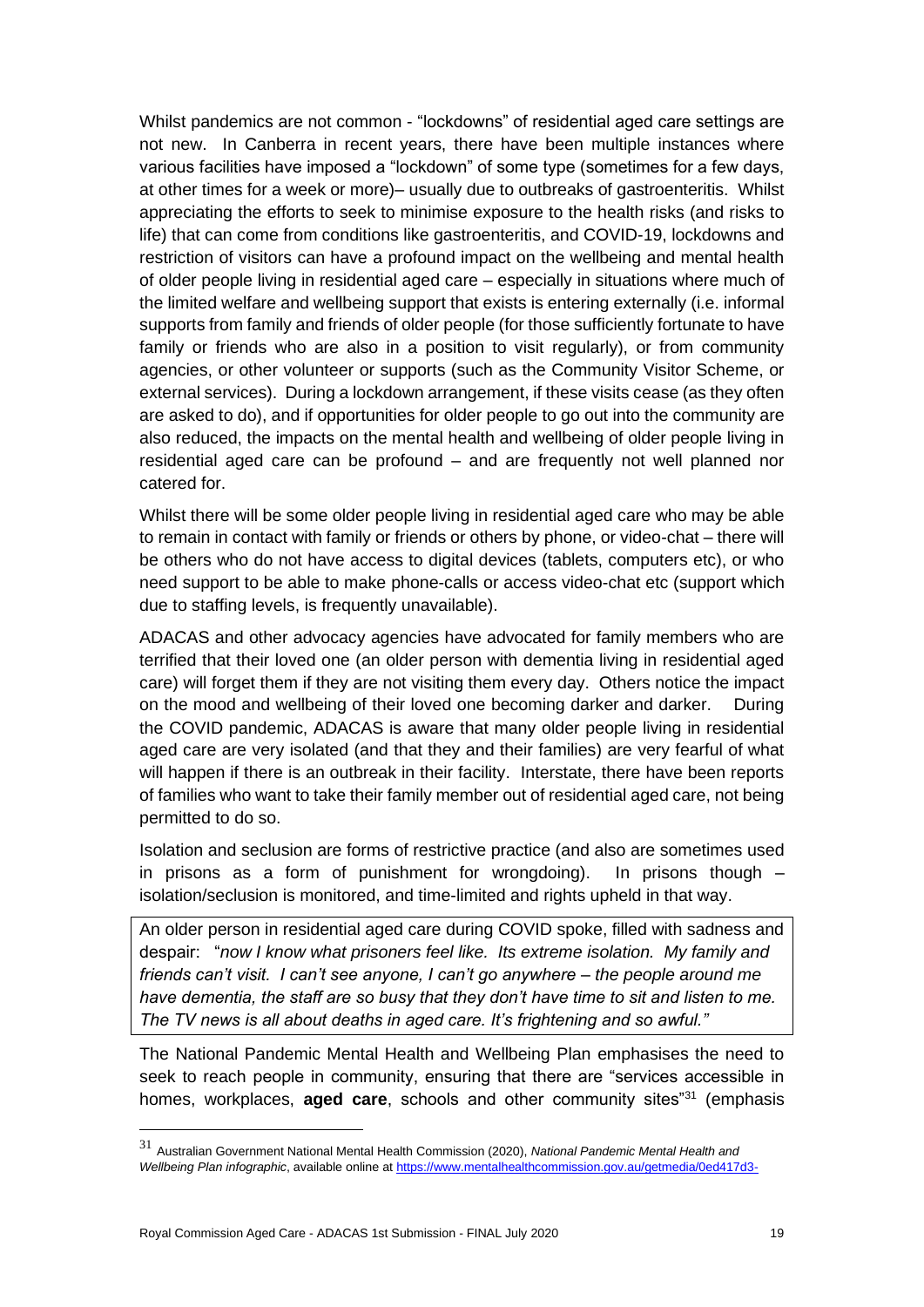added). And advises "The importance of homes, aged-care facilities, schools, and workplaces as sites of mental health care has rapidly increased, particularly for individuals with existing, severe or complex mental health challenges"<sup>32</sup>. Despite this – in our view, it is clear despite everybody's efforts that there has not been adequate provision and funding for ensuring that both the physical health care and mental health and wellbeing of older people living in residential aged care during the pandemic are being adequately addressed in a timely way. The impact on mental health and wellbeing was predictable, however does not seem to have been adequately funded or planned for. This is unacceptable, a breach of human rights, and the impacts on mental health and wellbeing are profound.

An older person living in residential aged care: *"I'm a lucky one – I can walk to a little garden near my room. But others are not so lucky. Most of the others here have been inside for the whole lockdown. They need to be able to get outside, sit in the garden and have a sunbath. The staff are so busy, that they don't think to help people spend time outside in the gardens. Some people have been inside for almost five months. It's such a small thing, but it makes such a big difference"* 

**Recommendation 16:** That there are urgent provisions made for appropriate levels of physical and mental health support and to safeguard the health and wellbeing of people living in residential aged care during the COVID-19 pandemic (and with any future infectious outbreaks).

**Recommendation 17:** That connections to families, friends and community are prioritised, and visits permitted in person to the extent that it is safely possible, and when not safe in person, that support and digital devices be made available such that people can connect via phone or video-chat.

**Recommendation 18**: That there are phone and digital solutions (tablets, computers, phones) urgently made available to support people being able to continue some contact with family and friends in situations where in person visits are not as possible, (and staff made available to support people to be able to use them as needed).

[<sup>68</sup>c6-406f-8007-3975d01f7b59/National-Mental-Health-and-Wellbeing-Pandemic-Response-Plan-Infographic,](https://www.mentalhealthcommission.gov.au/getmedia/0ed417d3-68c6-406f-8007-3975d01f7b59/National-Mental-Health-and-Wellbeing-Pandemic-Response-Plan-Infographic)  accessed July 2020.

<sup>32</sup> Australian Government National Mental Health Commission (2020), *National Pandemic Mental Health and Wellbeing Plan*, available online via[: https://www.mentalhealthcommission.gov.au/mental-health-and-wellbeing](https://www.mentalhealthcommission.gov.au/mental-health-and-wellbeing-pandemic-response-plan)[pandemic-response-plan](https://www.mentalhealthcommission.gov.au/mental-health-and-wellbeing-pandemic-response-plan) accessed July 2020.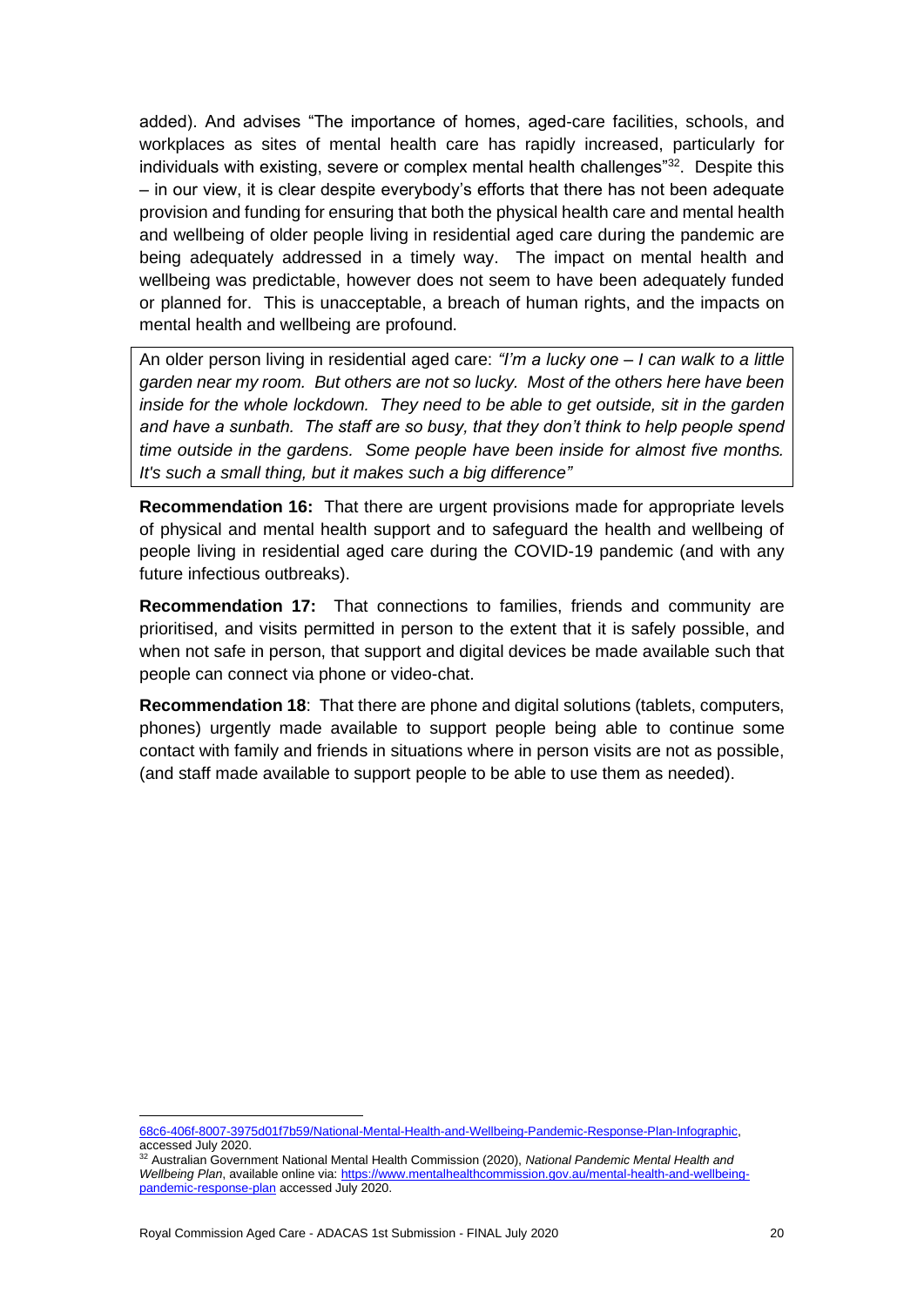## <span id="page-20-0"></span>**5. Supported decision-making**

ADACAS starts from the assumption that all people have capacity to make decisions $^{33}$ . However, we contend, that the opposite assumption about older people holds for many people in the community and generally in the delivery of aged care. This negative assumption is the result of the stereotyping and discrimination that is associated with the phenomenon known as "ageism"<sup>34</sup>, whose constituent parts, prejudicial beliefs, discriminatory practices and institutional practices and policies $35$  serve to perpetuate denial of choice and opportunity to older people. This can lead directly and indirectly to exclusion, negative experiences and/or various forms of abuse against older people<sup>36</sup>. The impact of ageism is an internalisation by the older person of individual lack of self-worth, less involvement and engagement in society, and an increased risk of abuse<sup>37</sup>.

Questions about agency and an individual's capacity to make decisions and the concomitant requirement to appoint appropriate people within the community to take decisions on their behalf, have been central to the provision of service responses to vulnerable people for centuries, leading directly to the development of guardianship legislation in Australia and around the world<sup>38</sup>. Older people are often assumed to be vulnerable solely due to age, even before there is consideration of individual circumstances and whether there are factors which might contribute to increased vulnerability.

People with disability achieved a major landmark in 2006 with the acknowledgement and protection of their human rights in the United Nations Convention on the Rights of Persons with Disabilities (CRPD)<sup>39</sup> in which Article 12 "*Equal recognition before the law"*, includes the clause that *States Parties shall recognize that persons with disabilities enjoy legal capacity on an equal basis with others in all aspects of life 40[\]](https://adacas1.sharepoint.com/Advocacy/SUBMISSIONS/Aged%20Care%20Royal%20Commission%202019/OPAN%20submission/290120_OPAN_ADACAS_CAPACITY_v4%20for%20editing.docx#_ftn8)* The CRPD does not afford additional rights to people with disability, but rather affirms

<sup>33</sup> Gear, Craig 2019, Transcript of Proceedings, In the Matter of the Royal Commission into Aged Care Quality and Safety, 12 February 2019, Auscript Australasia Pty Ltd, available [online[\] www.auscript.com.au](http://www.auscript.com.au/)

<sup>34</sup> The Benevolent Society 2017, *The Drivers of Ageism: Foundational research to inform a national advocacy campaign tackling ageism and its impacts in Australia*, available [online], [https://d3n8a8pro7vhmx.cloudfront.net/benevolent/pages/393/attachments/original/1538977350/Ageism\\_Full\\_Report](https://d3n8a8pro7vhmx.cloudfront.net/benevolent/pages/393/attachments/original/1538977350/Ageism_Full_Report_Final.pdf?1538977350) [\\_Final.pdf?1538977350](https://d3n8a8pro7vhmx.cloudfront.net/benevolent/pages/393/attachments/original/1538977350/Ageism_Full_Report_Final.pdf?1538977350)

<sup>35</sup> Ibid, p.15

<sup>36</sup> Australian Human Rights Commission (2013), *Fact or fiction? Stereotypes of older Australians Research Report, available [online] at* [https://www.humanrights.gov.au/our-work/age-discrimination/publications/fact-or-fiction](https://www.humanrights.gov.au/our-work/age-discrimination/publications/fact-or-fiction-stereotypes-older-australians-research)[stereotypes-older-australians-research,](https://www.humanrights.gov.au/our-work/age-discrimination/publications/fact-or-fiction-stereotypes-older-australians-research) accessed August 2019, page 13.

<sup>37</sup> Council of Attorneys-General 2019, *National Plan to Respond to the Abuse of Older Australians [Elder Abuse] 2019- 2023*, available [online][: www.ag.gov.au/ElderAbuseNationalPlan](http://www.ag.gov.au/ElderAbuseNationalPlan)

<sup>38</sup> Australian Law Reform Commission (2014), 'Equality, Capacity and Disability in Commonwealth Laws (DP 81), 2. Conceptual Landscape—the Context for Reform Supported and substituted decision-making accessed from [https://www.alrc.gov.au/publications/2-conceptual-landscape—-context-reform/supported-and-substituted-decision](https://www.alrc.gov.au/publications/2-conceptual-landscape%E2%80%94-context-reform/supported-and-substituted-decision-making)[making](https://www.alrc.gov.au/publications/2-conceptual-landscape%E2%80%94-context-reform/supported-and-substituted-decision-making) on 26/8/19.

<sup>39</sup> United Nations 2016, *Convention on the Rights of Persons with Disabilities (CRPD)*, available [online] <https://www.un.org/development/desa/disabilities/convention-on-the-rights-of-persons-with-disabilities.html>

<sup>40</sup> Ibid, [https://www.un.org/development/desa/disabilities/convention-on-the-rights-of-persons-with-disabilities/article-](https://www.un.org/development/desa/disabilities/convention-on-the-rights-of-persons-with-disabilities/article-12-equal-recognition-before-the-law.html)[12-equal-recognition-before-the-law.html](https://www.un.org/development/desa/disabilities/convention-on-the-rights-of-persons-with-disabilities/article-12-equal-recognition-before-the-law.html)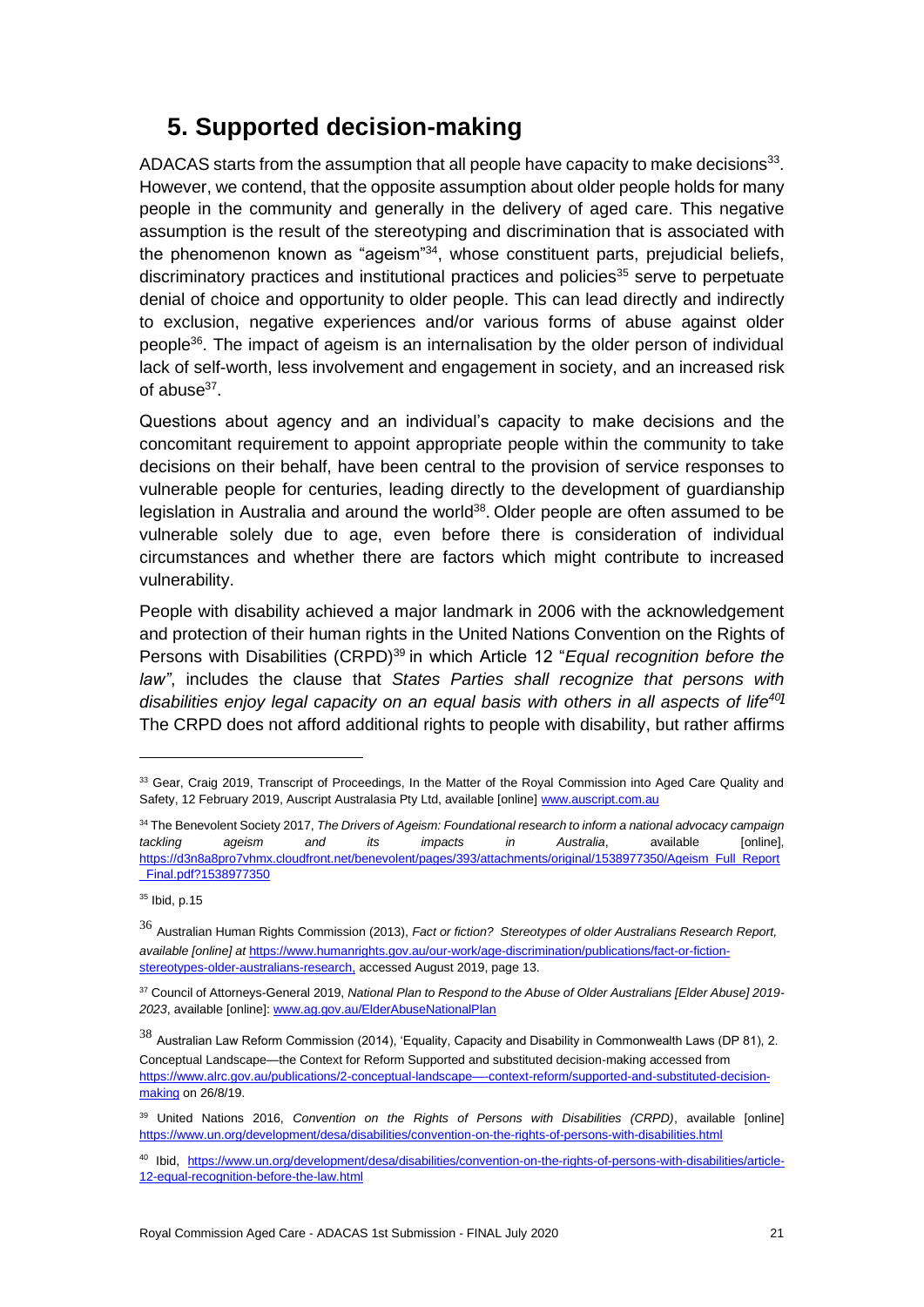existing human rights to which everyone is entitled (regardless of age or disability). The CRPD informs the direction of Australia's policies regarding people with disability, including the development of the National Disability Strategy<sup>41</sup>. Whilst an equivalent convention affirming the rights of older people continues to be in development, the rights enshrined within the CRPD must be respected and applied to older people and indeed across the population as a whole. In Australia, as much as the focus on people with disability is now upon the primacy of their agency in determining positive outcomes, the same cannot be said about our approach to our older population and those in aged care.

## <span id="page-21-0"></span>*5.1. Financial Abuse*

Financial abuse of older people by their family members forms a significant number of the matters that ADACAS deals with in its advocacy. This often involves some form of control or coercion of finances and/or assets by the younger family member over the older person. In some cases, this can be a prelude to, or in parallel with, physical and other forms of abuse. It is not currently controversial that so many older people confer Enduring Power of Attorney (EPOA) to their adult children, in the event that they become unable to make important financial decisions (such as realising the value on their homes to afford the fee to enter a residential aged care facility (RACF). The Law Society of ACT strongly recommends that "everyone should have an Enduring Power of Attorney" <sup>42</sup>. Whilst the EPOA can be a safeguard if the appointed person fulfils their duties in upholding the rights of the older person, it can also, if misused, have the effect of denying the right to make decisions and choices by older people, and at other times be used as an instrument to facilitate financial abuse.

Mohammed (not his real name) contacted our office, explaining that he has started to have an uneasy feeling about what is happening with his finances. We assisted him to contact his bank – he discovered that a large sum of money (\$10,000) had been removed (in smaller increments, over a three-month period of time) without his consent. When Mohammed asked his bank about this, they advised that they had acted on the instructions of his brother, (he had appointed his brother as his EPOA for financial matters shortly before moving into the aged care facility). Mohammad retains his full cognitive abilities, however had not usually been doing the finances (his wife had previously taken on that role, but had died shortly before he moved into care). Mohammad was devastated by these circumstances, and by his brother's actions. With help from a lawyer, he wrote to the bank, closed his accounts, and opened new ones with a different bank, with strict instructions that to accept only direct correspondence from Mohammad himself. He challenged his first bank's decision to accept the EPOA (without evidence that he had lost capacity). He also confronted his brother, who admitted to a gambling problem that had escalated. Whilst Mohammad had cancelled his brother's access to his accounts, even after he had cancelled his brother's appointment as his EPOA, his brother sought to use the paperwork to access

<sup>41</sup> Department of Social Services (DSS) 2010, *National Disability Strategy 2010-2020*, available [online]: [https://www.dss.gov.au/our-responsibilities/disability-and-carers/publications-articles/policy-research/national](https://www.dss.gov.au/our-responsibilities/disability-and-carers/publications-articles/policy-research/national-disability-strategy-2010-2020)[disability-strategy-2010-2020](https://www.dss.gov.au/our-responsibilities/disability-and-carers/publications-articles/policy-research/national-disability-strategy-2010-2020)

<sup>42</sup> Law Society of ACT[: https://www.actlawsociety.asn.au/public-information/making-an-enduring-power-of-attorney](https://www.actlawsociety.asn.au/public-information/making-an-enduring-power-of-attorney)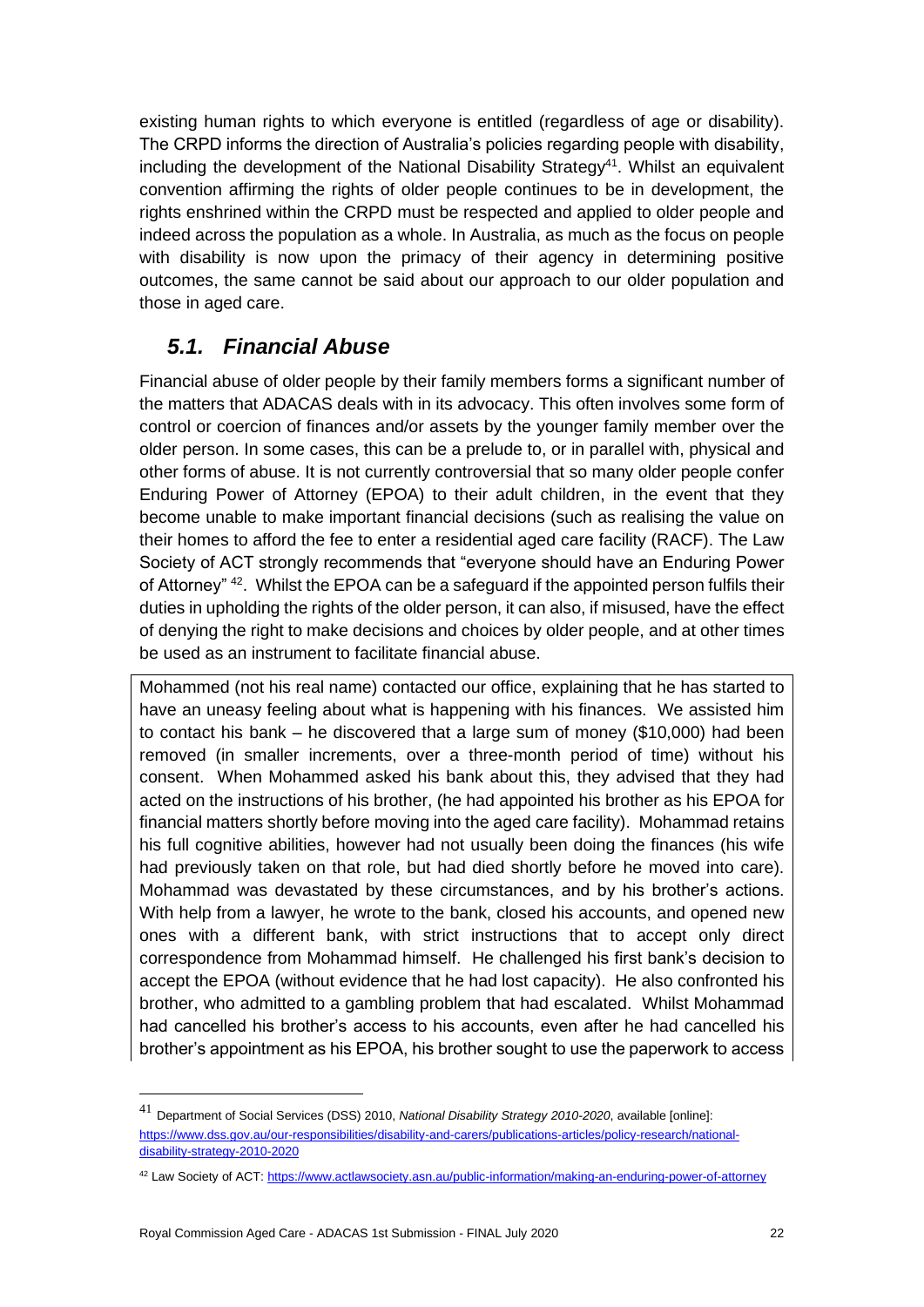Mohammad's funds at the new bank that Mohammad had chosen. It was some time afterwards that Mohammad also discovered that a credit card had been opened by his brother in his name (and debt accrued).

Advocacy is often provided to assist an older person who has been admitted to aged care against their will, and in many cases this also requires work to stall the sale of property, so that they have a home to return to.

### <span id="page-22-0"></span>*5.2. Institutional Practices and Policies*

The denial of choice and agency to residents of RACFs, which occurs frequently and is most often attributed to lack of staff, poor staff attitude and a lack of training, is a systematic expression of direct and indirect discrimination of older people. Aged care providers and staff representative bodies blame inadequate funding and/or management decisions for the abuse and neglect reported in RACFs such as the use of illegal restraints, both chemical and physical<sup>43</sup>. The law demands that a client consent to restraint and this is most often given by a substitute decision-maker. This situation provides little incentive for questioning the current practice of assessing people as lacking capacity and seeking instead to facilitate support decision-making. If illegal restraints are being deployed to cope with the lack of staffing, then there appears little scope for introducing more robust processes of seeking decisions that genuinely assert the will and preference of the resident. This points to a need to focus on supported decision-making (SDM) to facilitate choice as a requirement within the application of the Aged Care Standards.

ADACAS and researched and applied SDM as a tool to not only provide a viable alternative to formal substitute decision-making, but to improve the quality and quantity of decisions made by people with disability and older people<sup>44</sup>. In 2019 a literature review on the application of SDM as an intervention to the abuse of older persons found that while there has been very little research conducted on SDM directly, there are learnings from its application to other population groups that suggest it would be effective in all of the areas here identified as problematic for older people<sup>45</sup>. Of the relevant studies identified, half addressed the financial abuse of older people, with most effective strategies found to be building the individual's capacity for managing money, the provision of information, and the availability of trusted people to assist.

The distinction between legal capacity (the capacity to exercise autonomous decision making in the instruction of a legal representative or on a legal matter) and decision making ability can have especial impact on older persons. The place of supported decision making (where an individual uses supports to maximise active participation in a decision about their own lives) can mean the difference between respect for the lifetime of decisions, the values will and preference of an older person being offered

<sup>&</sup>lt;sup>43</sup> The Canberra Times, 21 August 2019, New Rules on physical restraint in aged care could backfire, inquiry told: [https://www.canberratimes.com.au/story/6337551/new-rules-on-physical-restraint-in-aged-care-could-backfire](https://www.canberratimes.com.au/story/6337551/new-rules-on-physical-restraint-in-aged-care-could-backfire-inquiry-told/)[inquiry-told/](https://www.canberratimes.com.au/story/6337551/new-rules-on-physical-restraint-in-aged-care-could-backfire-inquiry-told/)

<sup>44</sup> See for example[: http://www.adacas.org.au/supported-decision-making/supported-decision-making-training/](http://www.adacas.org.au/supported-decision-making/supported-decision-making-training/)

<sup>45</sup> Strickland, K., Bail, K., Cope, S. and Turner, M. 2019, *Final Report: Supported Decision-Making and Individual Advocacy as Tools to assist older persons experiencing elder abuse*, University of Canberra, conducted for ADACAS and OPAN.